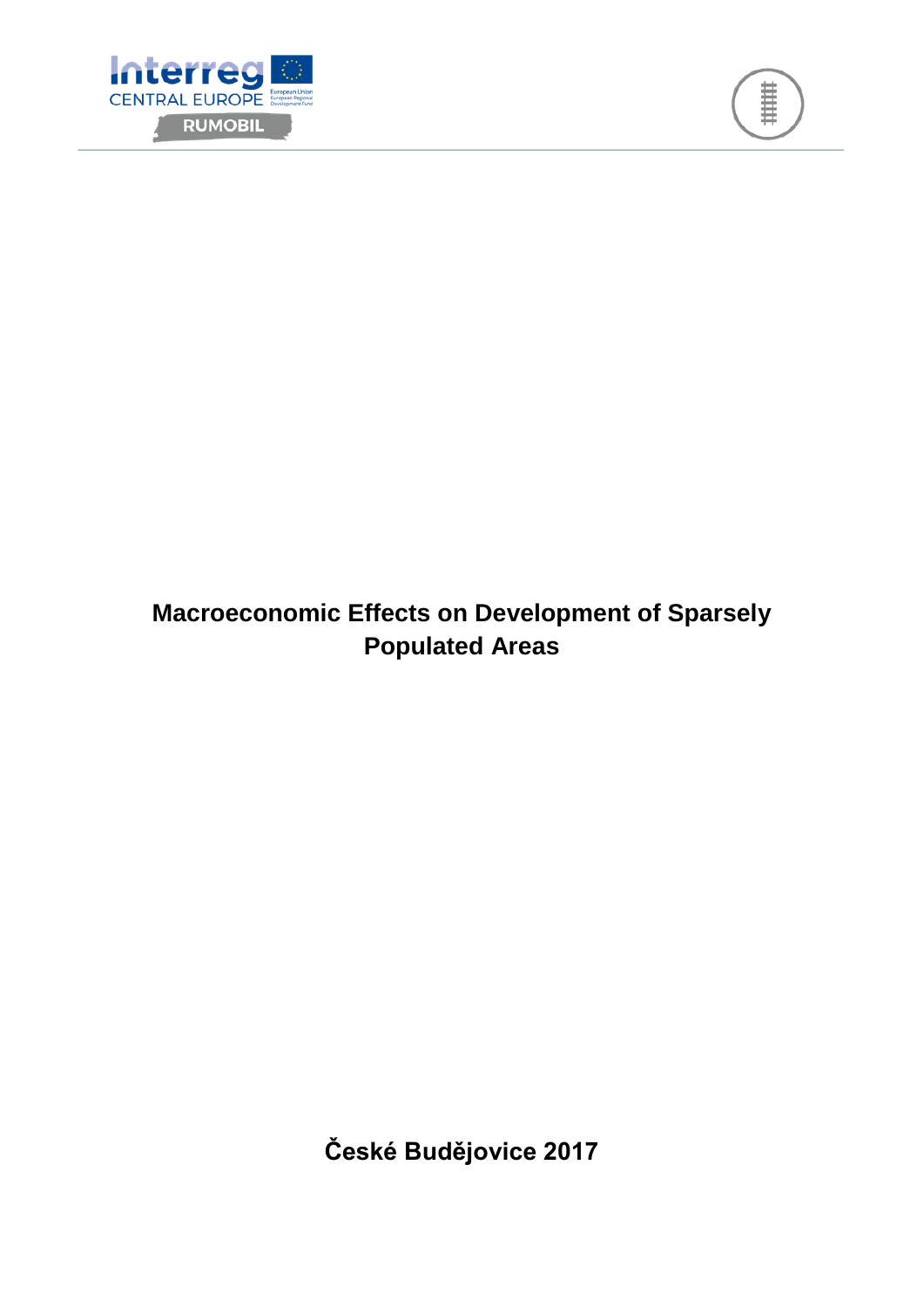



*The text describes the basic macroeconomic effects on the development of the areas of low population. In the framework of this analysis, the primary characteristics were mapped for the sparsely populated regions (micro-regions) of the EU.*

#### **Introduction**

Urban regions and their incorporation in the polycentric settlement systems are being discussed by the expert and political bodies in a number of the European countries and at the pan-European level. Although the concept of polycentric systems is rather indefinite, in transition from monocentric hierarchical settlement systems to polycentric ones, the projects and the documents of the European Union based on them offer a possibility of territorial cohesion strengthening. In recent years, the polycentric networks and chains have provided the responses to both the globalization challenges under which the solitary centres are exposed to an unreasonable pressure of global competitors and the issue of growing territorial disparities between the metropolitan regions and the rest of the territory. Some papers, however, highlight the conflicts between the goals and policies of polycentrization. The latter issue was identified especially in the Central and Eastern Europe. On a European scale, a number of analyses and political documents are concerned with especially an uneven development between the investment-attractive and densely populated European pentagon defined by the areas of London, Paris, Milan, Munich and Hamburg and the rest of the continent. Attention has been most recently paid to the possibilities of polycentric response to the problems of rural peripheral regions whose population and economic importance do not allow creation and functioning of the sufficiently strong and attractive service centre accessible from the whole region.

Traffic services rank among the most debated topics in the context of the living in the country. Many foreign and domestic expert studies acknowledge importance of this issue and the fact that the transportation and the related accessibility of the country is a problem even in foreign countries.

The main aim of this study is to highlight the differences in traffic services in the Czech country as their level is different in every region. Another goal is to describe traffic services provided by the public transport in the size categories of villages in individual regions of the Czech Republic and to compare them with the availability of passenger cars in individual households. Passenger cars are more or less necessary alternative of the public mass transport.

In the event of traffic services provided by the public transportation, we can see a so-called vicious circle of the public mass transport in the country. This circle can be simplified as follows:

- A low population of the serviced settlements results in the low economic efficiency of the transport links, which requires the subsidies from the public funds.
- Efforts in increasing the profitability leads to reducing the low used links which results in the reduction of the supply and the quality of traffic services. For this reason, some passengers start to use other modes of transport (as a rule, their cars).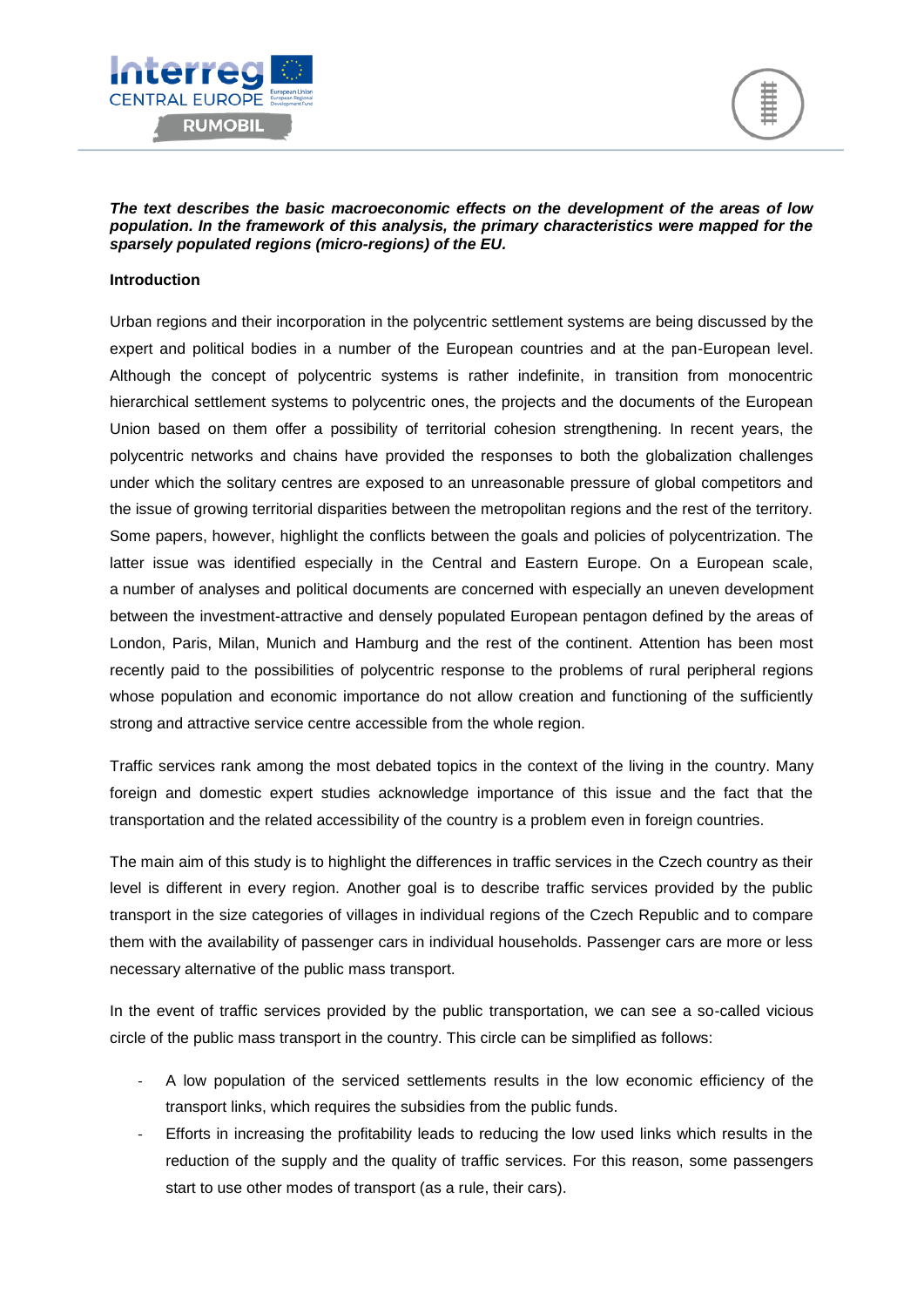



As the population decreases, the profitability of transport links is reduced.

This phenomenon was observed in the country both abroad (e.g. in Great Britain) and in the Czech Republic during the transformation period. As the employment opportunities and higher-tier services continue to be concentrated in the bigger populated areas and the basic services (grocery stores, primary schools, pubs, etc.) are more often placed in the departmental centre of the municipality, the role of traffic services will have the increasing importance. The demand for transportation needed for commuting to satisfy basic daily needs in the country is still growing. Economically, this demand is low, especially in the low populated villages in peripheral regions.

#### **Trends in Traffic Services**

Due to the low demand for transportation, the bus and railway transportations are economically least effective in areas of very low population. Due to unavailability of data from individual carriers, this statement is hard to be proved even at the "gross" level of regions. Despite this fact, this statement can be considered valid thanks to a number of regional studies (e.g. Květoň 2006, Jansa 2004, Marada et al. 2010, etc.)

A notable reduction in the number of public mass transport links was typical mainly in the first half of nineties. The current period can be characterized as fragile stabilization of the public transport supply. Many reasons for this stabilization can be found, but the most noteworthy one is the influence of institutional factors.

#### **Regional Differentiation of Traffic Services**

The following part focuses on comparison of the supply of traffic services provided by the public bus transport and the endowment of households with passenger cars according to the population size of villages in individual areas. The railway transport was not rated as individual areas have a different level of railway infrastructure and the train stop can be found only in a minority of villages. The intention is to point to the differentiation of both selected indicators not only at the level of EU areas, but especially with respect to the size of villages.

The results related to 2016 are listed in Table 1 (we can assume that the current situation will not differ too much). In case of the bus transport, the dependence of the bus transport supply on the population size of villages is clear. The lowest bus transport supply is, on average, in the category of villages with population of up to 500 inhabitants. On the other hand, a higher number of passenger cars is in the smallest villages. It can be expected that a declining quality of traffic services provided by the public transport in the rural and peripheral areas is more and more often replaced by the private motor vehicle transport or other alternatives of traffic services.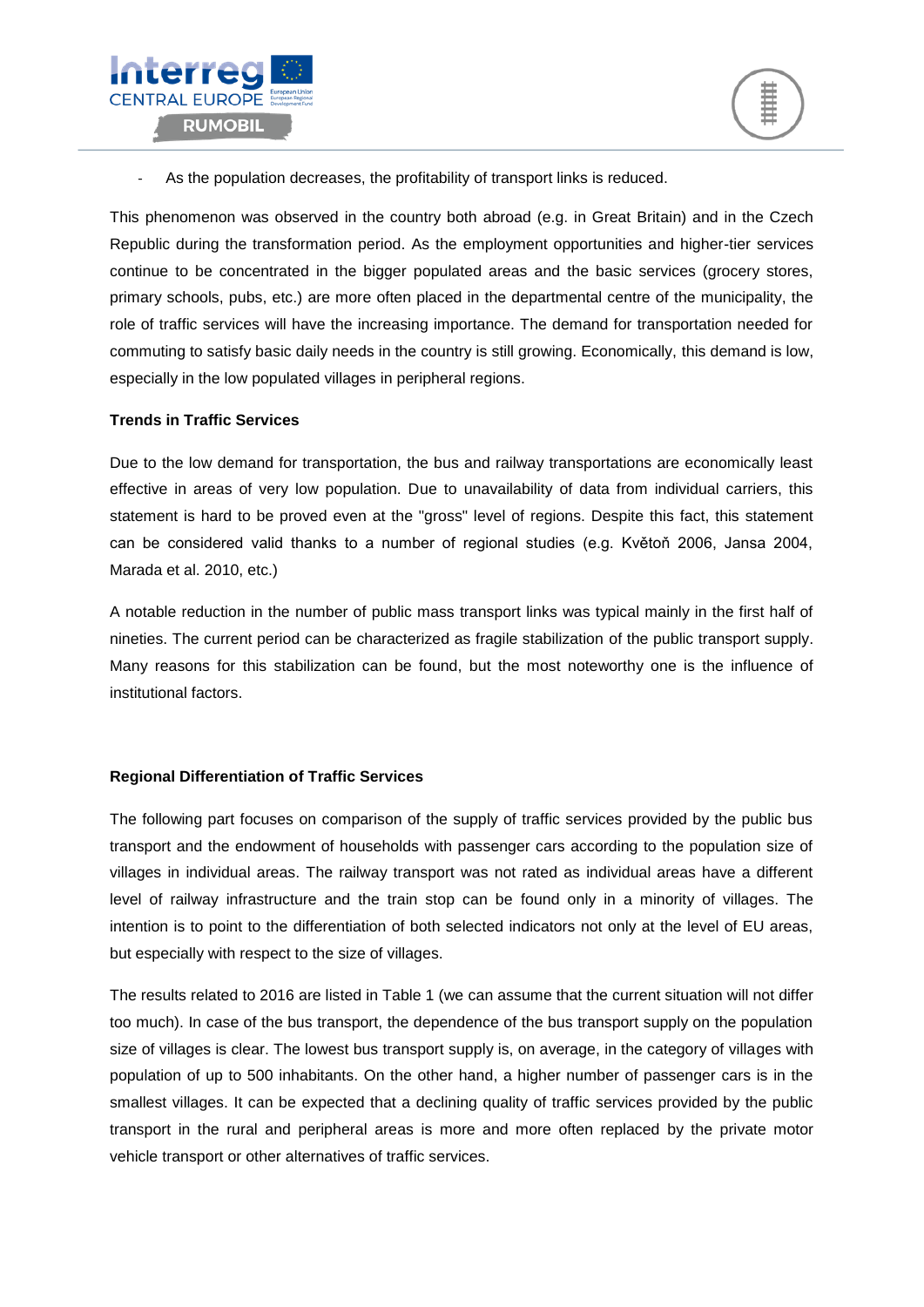



Apart from the differences based on the size categories of villages, also relatively important regional differences and differences among the EU countries are reflected. When comparing all EU countries, the lowest supply of the bus transport is in Finland. The Czech Republic demonstrates a lower supply of public bus transport in Bohemia, while the regions in Moravia and Silesia are characterized by a higher level of traffic services provided by buses probably due to a less fragmented structure of settlement, i.e. on average bigger rural settlements. The villages which are both larger and higher populated are typical especially in the south-eastern and central Moravia and in Silesia.

Uneven positioning of non-served municipalities is also interesting. In the Czech Republic, most municipalities are located in Bohemia or in the Vysočina region. In case of Moravia and Silesia, this situation is rather exceptional. An important role of the type of rural settlement has been proved again. Generally, more deployed settlement in Bohemia in comparison with Moravia causes worse economic efficiency of provided traffic services and investments. The best served municipalities are, as a rule, located near the big towns. This trend, however, does not hold true in Germany where the transportation system is relatively well developed.

**Economic Performance of Low Populated Region** is a result of interaction of many factors linked to local specific conditions, historical development of the economic basis of the given region and its ability to respond to external stimuli (innovation). It is characterized by the GDP creation per capita. The above indicator represents a relation between the total volume of the generated GDP and the number of permanent residents in the given territory. Its advantage is that it reckons with the population which is relatively easily identifiable even in the international context. Drawback: It does not reckon with the performance of economically active citizens only but the calculation can be considerably affected by the balance of commuting to/outside the given region.

#### **Human Resources**

The economic success of the low populated region is decided by the way it is able to make use of the spectrum of sources available. In this regard, human resources play a critical role as their flexibility, knowledge and innovativeness determine whether the region can response to the internal and external economic stimuli. If the local inhabitants are able to make use of these impulses for valorization of local (or regional) sources, the region is highly likely to be successful in the global competition. On the other hand, it is not necessary to adapt to this model in all EU areas and to focus the development on the critical industries and currently prosperous fields only.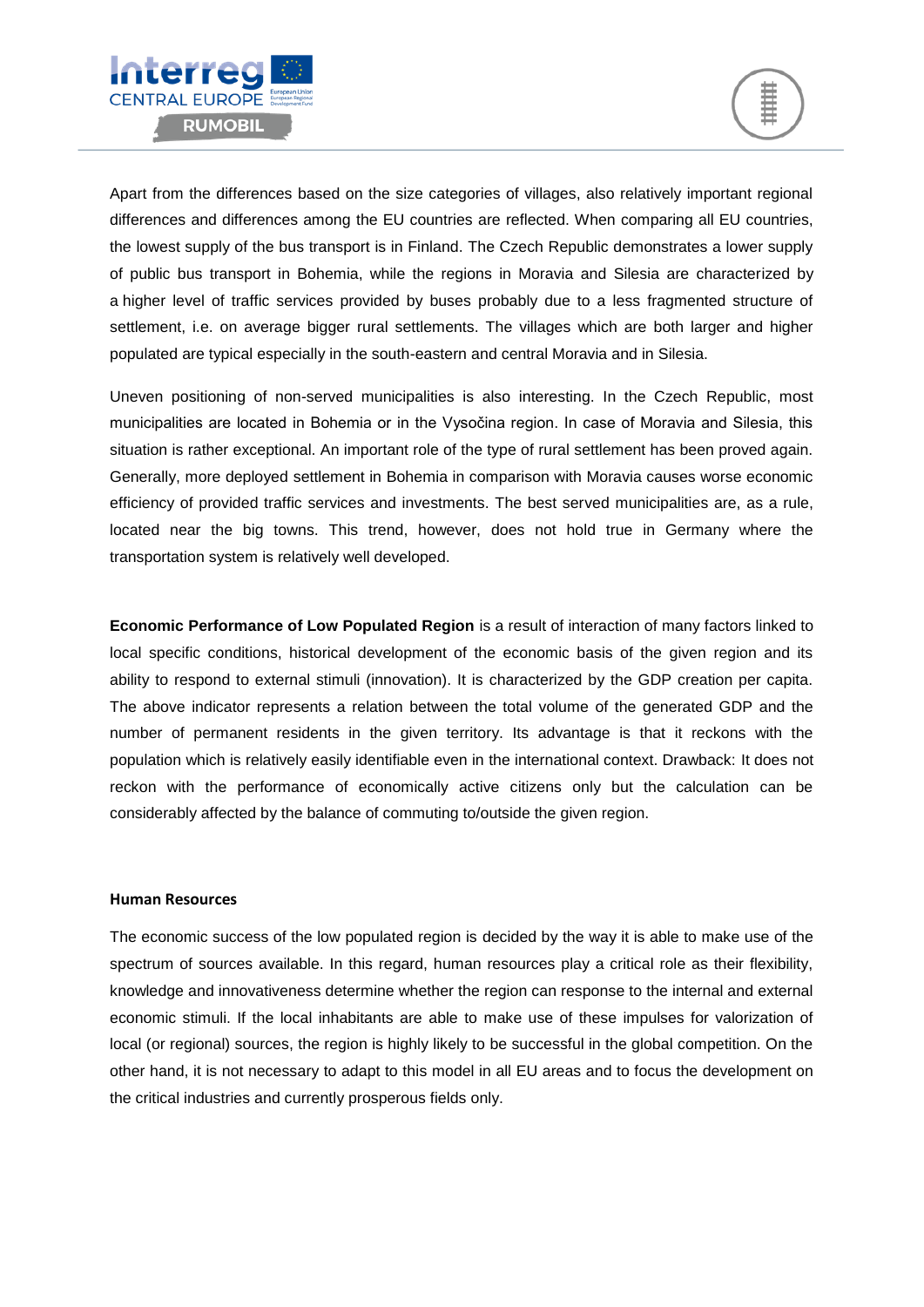



Their importance and positions, however, changed dynamically in a few years after 1989 due to structural changes. The low populated region ranks, for a long time, among the economically weak and structurally affected regions. The improper transformation of economy and other structural changes have adversely affected educational structure over a long period of time, as exemplified by the **the contract of the brain** drain brain drain drain drain drain drain drain drain drain drain drain drain drain

(a very low share of people with university education). Although this brain drain is apparently even more supported by relative nearness of an attractive region, the impacts of the brain drain further deepen the related degradation processes even in other areas of the socio-economic structure as demonstrated by the shrinking population, reducing price of real property, a reduced ability of these regions to make use of the local sources to create new jobs and, last but not least, in the conditions for the civil society development. Discontinuation of adverse processes in the South Bohemia region is clearly subject to improvement of the offer of jobs both in the structure and the total volume.

Also disagreement between the quantity and also quality supply and demand of labour especially at the microregional labour markets appears problematic. To correct this deficiency, it is necessary to utilize a wider range of tools from strengthening the active employment policies, optimization of the structure of fields of study at secondary schools and universities, promotion of further education, increase in the investment attractiveness of problematic regions to mobilisation of local inhabitants.

#### **Sectoral Structure and Tourism**

The sectoral structure reflects the potential of regional competitiveness, however, at the same time, it indicates possible instability of the low populated region development, its lability and dependence on a relatively small group of impulses. On the other hand, relative lagging behind is associated with the production base built on the traditional raw materials exploitation and non-innovated heavy industry. In comparison with other economically advanced EU countries, an important structural problem from the further development viewpoint is a high share of the processing industry in the national economy structure. An important industry which can help initiate the economic development mainly in stabilized and peripheral areas is **tourism**. For its development, this industry uses both the landscape potential and cultural monuments and the natural resources in the area. A number of touristy areas lie in the stabilized, in some cases also peripheral areas defined by the basic typology of the low population regions. From the regional policy perspective this industry is, apart from other effects, an important generator of employment opportunities.

#### **Foreign Direct Investment**

Integration of low populated regions in the variable global economy places heavy demands on the ability of innovations and the ability to adapt to current trends and to utilise new knowledge and information. A large inflow of investors not only creates new jobs, but also leads to spreading of the new corporate culture based on emphasis on the staff knowledge.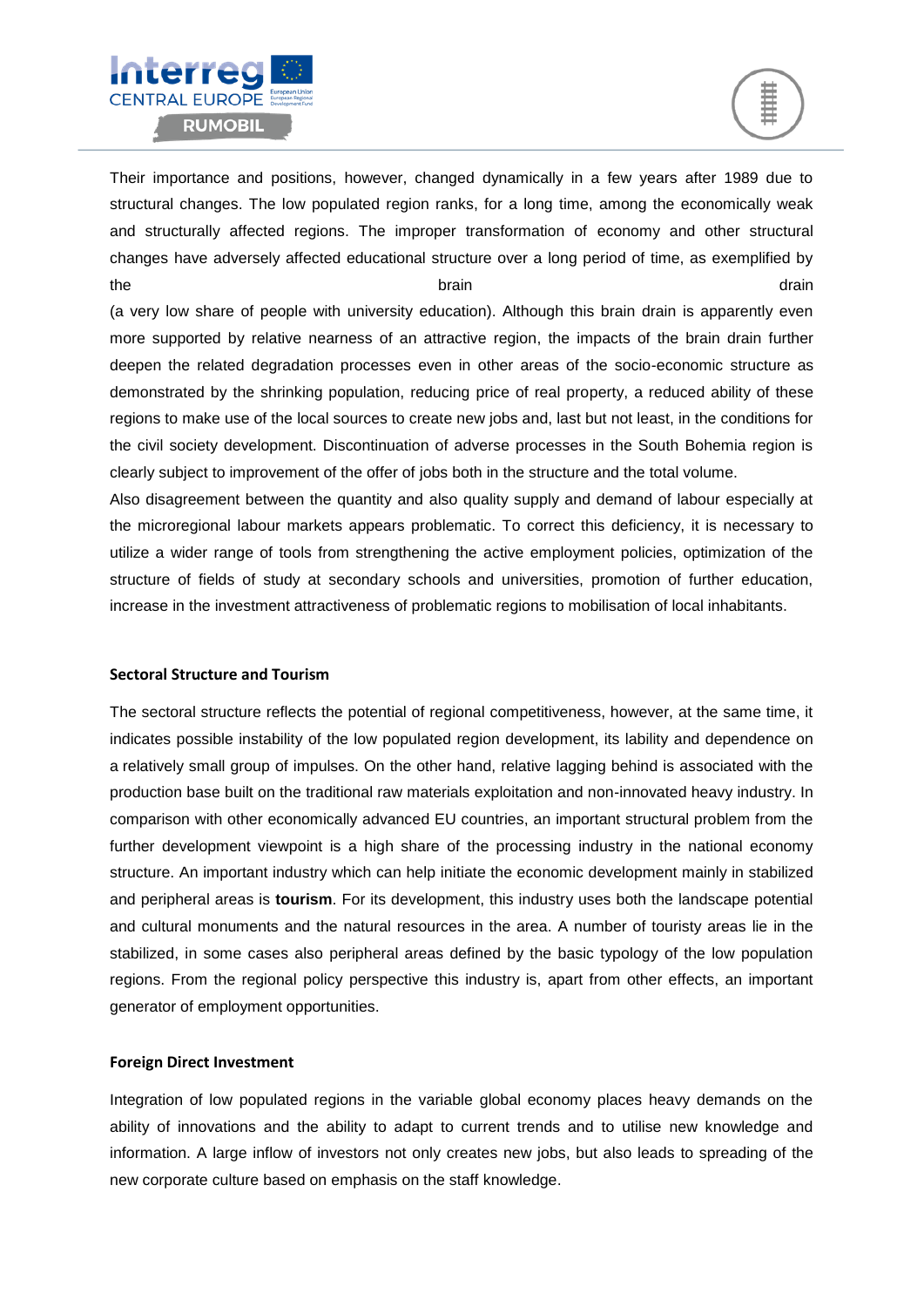



#### **Transport and Traffic Services**

A geographical location and the related transport accessibility and traffic services help create preconditions for the development of economic activities and achieving the regional competitiveness. Importance of the geographical location and transport accessibility has been decreasing for a long time in connection with a relative reduction in the price of transportation, and the quality aspects of competitiveness are coming to the fore. **The transportation, however, plays a critical role in starting the low populated region.**

Especially the road transport can be considered the primary and defining mode of transport which can be associated with the term "regional competitiveness". The basic road network of regions is quite dense; a part of that is in unsatisfactory condition. Besides a positive effect in the form of sufficient traffic permeability of the territory, this also entails important drawbacks in the form of high operating costs (maintenance, reconstructions). The road network is characterized by its concentric arrangement with an important relation to the main roads. Thanks to the boom of automobilism and the road and freight transport, importance of the railway transport gradually changes and decreases, especially in the regions of low population. For these regions, especially the transit railway corridors of an international relevance and long-distance lines are important from the viewpoint of transport of cargo and especially the passengers.

Despite this fact, the need for completion of missing stretches of transit railway corridors and further improvement of their parameters and capacity in case when building of new fast railway links appears to be unachievable in the medium term can be considered a priority. Regional railways are an important part of traffic services and integrated transport systems in the big towns and cities as well as an important factor of traffic services in peripheral regions. These railways, however, need considerable improvement of their technical condition to enable an increase in speed and better interlocking.

An important role in the development of sparsely populated regions and their competitiveness in human resources is currently played by **integrated transport systems (ITS)**. ITS have enjoyed the boom especially in the recent decade. At present, this system was built in the majority of regions with a differently developed level of integration. The **cycle transport** which becomes a very important element in tourism is a significant addition and alternative for the development of low populated regions.

#### **Tourism**

Tourism is a specific part of the low populated areas development. Spatially, it is a very differentiated phenomenon. It is utilized only in selected regions and locations with favourable conditions for its development. Therefore, rather different regularities work here than in other sectors of national economy (factors which affect its localization and development are different). The result is an ability of tourism to help in reducing socio-economic disparities in the areas (regions in peripheral areas,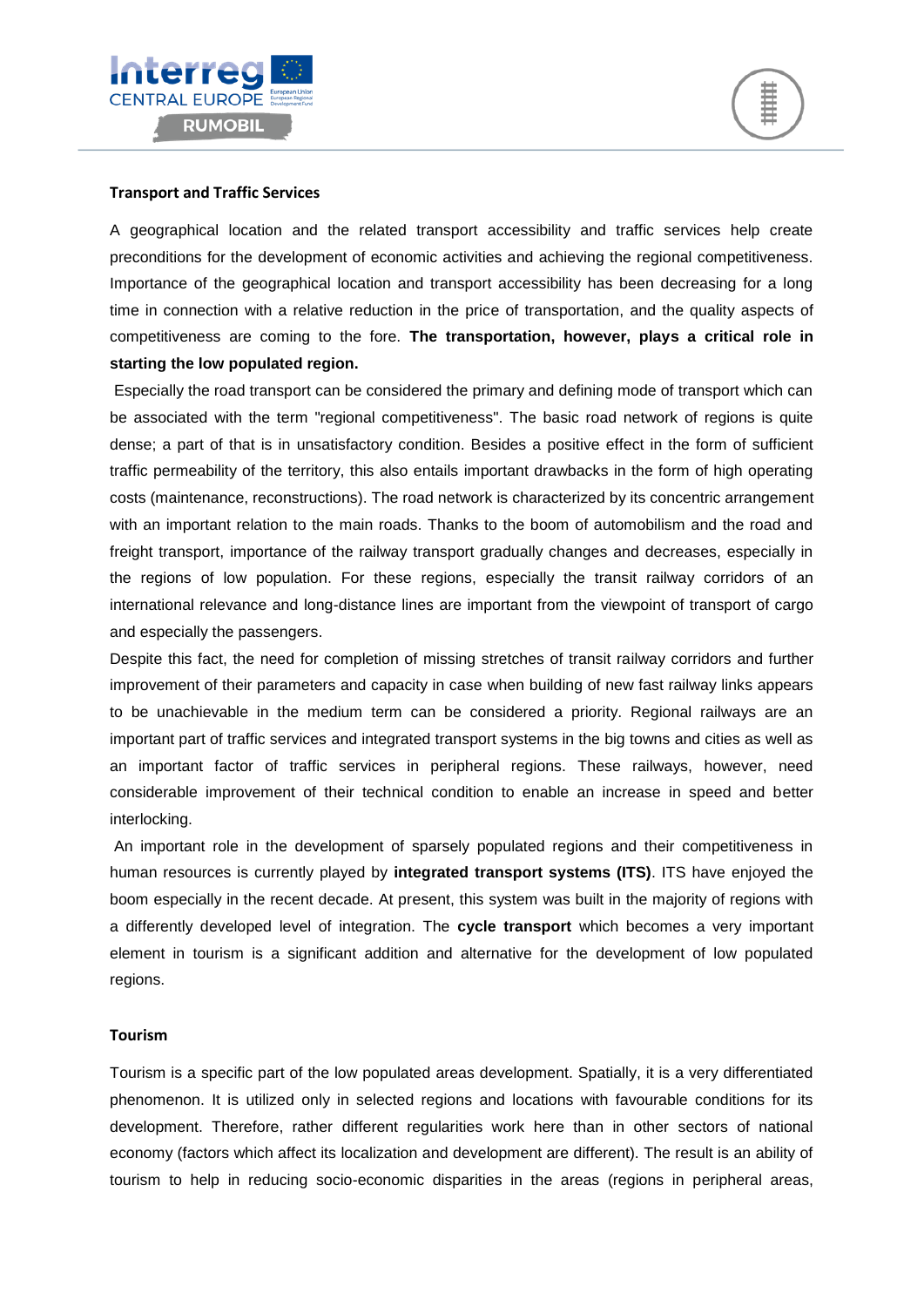



mountain regions, etc.). From the perspective of the development of low populated areas, the stronger internal relations of actors which lead to relatively lower outflows of money from the region are an important specific feature of tourism. The reason is complexity and cohesion of the product of tourism. For a number of regions, tourism represents the only potential for development of their infrastructure, business and employment. Attractiveness of the tourist destinations is primarily given by attractiveness of their natural and socio-cultural environment. Natural and cultural values are the basis of the offering of majority of destinations in low populated areas. Care for these values is, thus, in the interest of tourism as such. Application of sustainable development principles in tourism is, therefore, more than important. Tourism makes it possible to develop and valorise the natural, cultural and historic potential of given places which would remain, to a large extent, not utilized without tourism. An intermediated influence of tourism on performance of other sectors is substantial for development of low populated areas. Tourism helps to employ a lot of people. It is especially an ability to generate employment which is a very interesting and valuable feature of tourism.

#### **Innovation and Technology**

Effective functioning of the research and innovation system is a key pillar of development of economic prosperity and competitiveness of regions. The permanent and intensive interaction of both systems is crucial. An effective and good quality research is a primary source of new knowledge. It expands achievable technological possibilities which can be used for innovation. The prerequisite for economic improvement of achieved scientific and research knowledge is the well-developed cooperation between the companies and research institutions and linking of this cooperation to the area of education and training. The quality of research depends on the modern (i.e. globally competitive) research infrastructure, quality human resources, research internationalisation (from the viewpoint of both the composition of individual institutions´ teams and international cooperation with top partners), focusing of capacities and resources on the fields of study carefully selected in compliance with the concept of intelligent specialization. For low populated areas, research is a possible initiator of their development.

#### **Public Administration**

An integral part of the low population regions´ development is the quality of the institutional environment – the quality of the public administration performance which demonstrates in the quality of business environment. Various evaluations declare the necessity to improve law enforcement, to relieve bureaucratic burden, to simplify the system of taxes and to prevent its frequent changes and to restrict corruption and frequent changes in the legal environment. **These qualities are not of a regional dimension.** They are generally applicable. In this regard, it is necessary to change the legislative environment and functioning of the public administration system in relation to both the citizens and the political level in running the country and public institutions. From the viewpoint of the promotion of development of low populated areas, it is a specific part of the public administration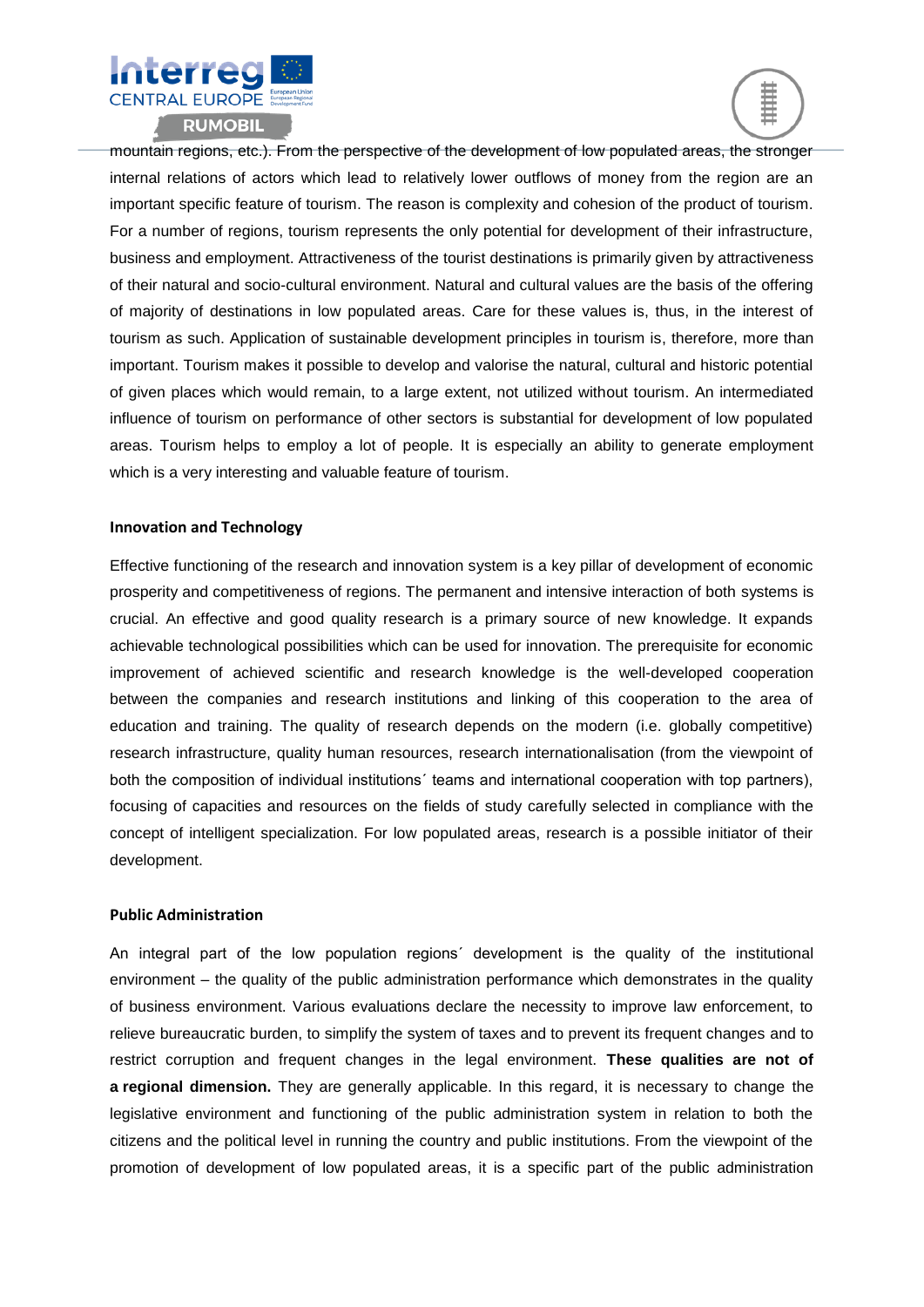



activities, which is focused on promoting the development of sufficiently dense network of consultancy services, options for networking (Internet expansion) as a part of support of the business entities especially in economically problematic areas and cooperation between the public and business sectors. Another important aspect is support for development of these regions by means of fostering traffic services.

Unless the above facts are supported, the depopulation of low populated regions will continue and the migration will increase.

The recent years saw aggravating of the problems of individual **disadvantaged groups of inhabitants** (disabled people, older persons, minorities, homeless people, etc.) in the areas being studied especially due to impacts of the economic recession. Their "at risk of poverty" level increases and their access to the labour market is aggravated. These problems must not be underestimated. If they are not solved, the social exclusion of disadvantaged groups will intensify and the numbers of these groups in population will rise.

#### **Unemployment**

The long-term higher risk of unemployment in low populated areas threatens especially the risk groups at the labour market (graduates, persons over 50 as well as the people with disabilities, etc.). As to the education, the persons with basic schooling or persons with a certificate of apprenticeship (without a general secondary education exam) are most affected by unemployment and their positions at the labour market continue to deteriorate. The unemployment rate of the persons with the completed university degrees is steadily the lowest, even in the low populated areas. We can expect further increase in the unemployment rate in low populated areas, especially at the risk groups. Reduction of their labour market prospects can cause follow-up social problems of these groups of inhabitants.

#### **Healthcare**

Likewise the education, demographic changes are also reflected in the healthcare and social services - however, here it is a different type of changes (ageing of population). In recent years, the life expectancy has gradually increased and the lifestyle of inhabitants has changed as well as their health problems. The availability of healthcare in low populated areas has not increased – the number of physicians has been reducing for a long time. It is, therefore, absolutely necessary to develop transport systems enabling commuting for healthcare even outside the public service.

#### **Social Services**

At present, the network of social services is not homogeneous in the low-populated territories of the European regions and the content of this network is not clearly defined. As ageing of inhabitants continues, the interest in social services is expected to grow steadily. Availability of social services is generally better in urban centres and worse in peripheral regions.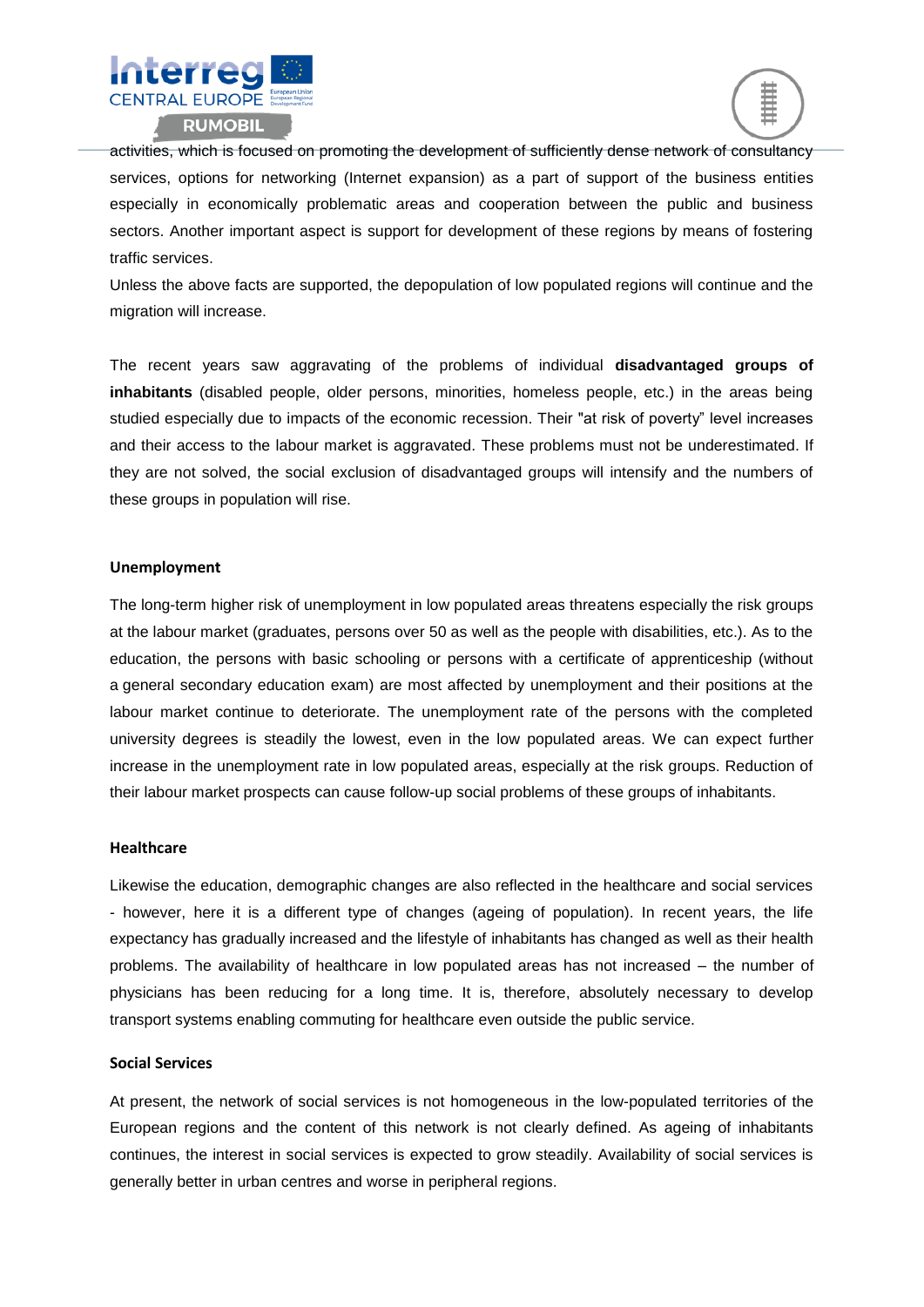



#### **Culture**

Culture covers a wide range of activities: art, culturally educational activity, cultural heritage, churches and religious communities, radio and TV broadcasting, enforcement of the copyright and the like. A specific feature of the culture is considerable importance of non-professional activities, especially the leisure and community activities. Especially in the country, there are theatrical clubs and other associations in charge of the social and cultural events. Non-professional activities are focused especially on local or regional traditions which increase attractiveness of the area for tourism and strengthen identification and relations of the inhabitants with the region they live in.

#### **Social Exclusion**

The social exclusion is currently one of the biggest social problems in the European Union. Various groups of people are endangered by it, for instance, the Roma communities, but also older people, low-income groups and others are at risk of social exclusion. Apart from social consequences, the exclusion has a spatial context, too – accumulating of persons endangered by the social exclusion in a certain area leads to the formation of socially excluded locations. The problem of these locations is especially a low quality housing, overcrowding of flats, unsatisfactory infrastructure, high cost of running the dwelling (energy leaks, wasting) and maintenance, occupation of the dwelling without the lease agreement, insufficient legal protection of tenants and bad recovery of payable debts of the landlords. These areas are also characterized by the presence of various negative phenomena, such as poverty, over-indebtedness, addictions (gambling, alcohol, drugs), etc. The inhabitants in socially excluded locations generally have low legal awareness and low trust in institutions (including the courts and the police). Usury is also one of the most pressing problems in the socially excluded locations. These phenomena consequently generate the above-average level of crime in the given locations. The key prerequisite for integrating the socially excluded inhabitants is their integration in the educational process and the labour market.

#### **Development and State of the Environment**

Thanks to the development of economic activities of the human being during the evolution, the originally natural landscape more or less changed in a vast majority of the EU´s territory (natural ecosystems became artificial ecosystems), which entailed a number of negative consequences that need to be solved using the environmental protection tools. The life quality of inhabitants of individual regions depends on the quality of the environment and technical infrastructure. Achieving the highest value is one of the goals of all decision-making activities. The priority areas of the environmental protection currently include the waste water management, waste handling, air and climate protection and protection of natural values of the landscape and its sustainable utilization.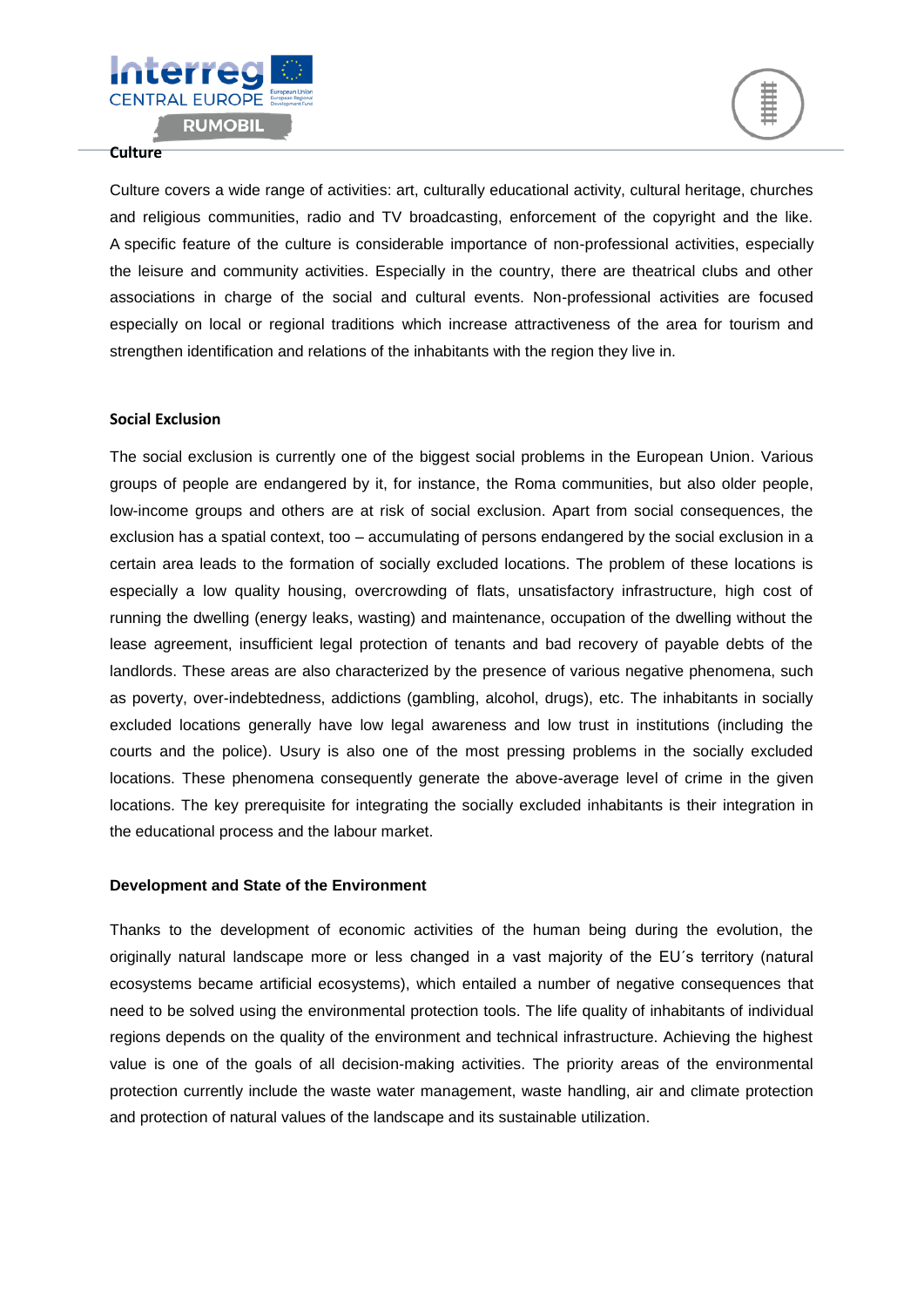



### **Main Factors of Low Populated Areas Development**

#### **Position of Regional Policy in the Public Policy System of EU Countries**

The regional policy was conceived in EU around 2000. The essential incentives for its creation were the deepening regional differences in the social and economic development of the countries in the context of the economic crisis and the commencement of the process for preparing for EU accession by the new members. Despite very fast building of regional policy pillars (passing of the regional development support law, Strategy of Regional Development and State Programmes of Support for the Most Problematic Regions), the regional policy was difficult to enforce besides the already introduced sector policies around in addressing the key priorities of the regional development (e.g. labour market, infrastructure or business support) and from the viewpoint of the volume of financial means spent by means of the specific regional support programmes.

#### **Demographic Development and Labour Market**

The recent demographic development which constitutes a key factor of the regional development is characterized by the deepening spatial differentiation of its main indicators as a result of wider socioeconomic and spatial changes. Given the relative spatial homogenization of the natural population change indicators, the migration is what makes a difference in the territorial population distribution and this trend is highly likely to continue.

#### **Economic Factors**

A number of economic factors (economic performance, sectoral structure of economy, size of companies or modernization factors) continue to be among the decisive factors of the spatial differentiation of EU development. From the viewpoint of the economic performance, the bipolarity of the territory has had a long-term impact (in the economic decline period it deepened). This bipolarity is given by a dominant position of Prague as one of the poles of the European development (in terms of the GDP per capita, it ranks among 10 best performing EU units) and other parts of the country with not considerable differences in the economic performance among the individual regions which is, however, well below the EU average. However, differences at the level of smaller territorial units continue to deepen.

#### **Infrastructure**

If it has a quality and sufficiently dense network, the infrastructure has a considerably positive influence on the regional development. This, however, holds true only where there are other key factors of the development available in the given territory, namely human resources and the innovation potential. The conditions given by the geographic location of low populated areas are characterized by the connection to the international infrastructure networks.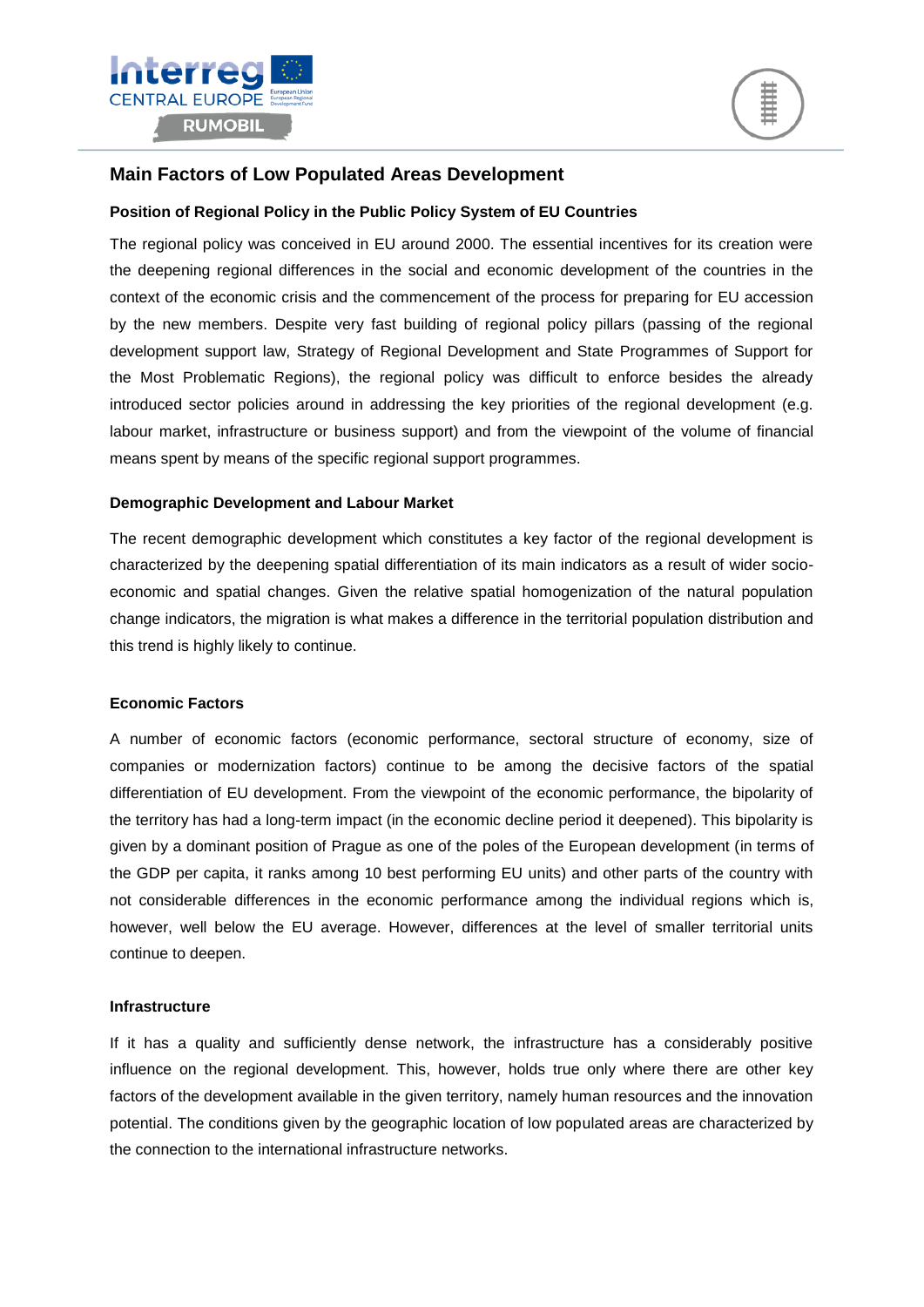



#### **Technological Changes and Innovation**

Te technological development and innovation in the close connection to science and research are an increasingly important driver of the economy development across economic sectors and the factor which, if applied well, may contribute, to a large extent, to removal of essential barriers in the development of individual regions (e.g. reduction of the energy and material demands) or initiate the major structural changes towards higher competitiveness.

#### **Quality of the Environment and Living Conditions of Population**

The quality of the environment in the Czech Republic has a substantial impact on the state and prospects for development of individual regions. Impacts of the state and development of individual components of the environment manifest themselves not only in various parts of the country but also in individual types of the territory. Overall, the areas with a high degree of the environmental threat can also be found in the territories with the above-average concentration of settlement and economic activities.

#### **Cultural Potential and Tourism**

The culture constitutes an important factor of the regional development, differentiated in individual parts of the country by the size of its potential and possibilities of its use. Its use, to a large extent, replicates the concentration of tourism and spa industry.

#### **Strong points in introducing the regular transportation in low populated areas:**

- Infrastructure development for science, research and innovation in selected centres,
- Development of integrated transport systems,
- A growing share of technologically demanding fields in total sales in the processing industry,
- Increase in the number of economic entities.
- Growing cooperation between the public and private sector in building scientific and technical parks, business incubators, etc.
- High rate of households equipped with the Internet in metropolitan areas,
- Intensive development of non-motorised transport for safe commuting to work and tourism.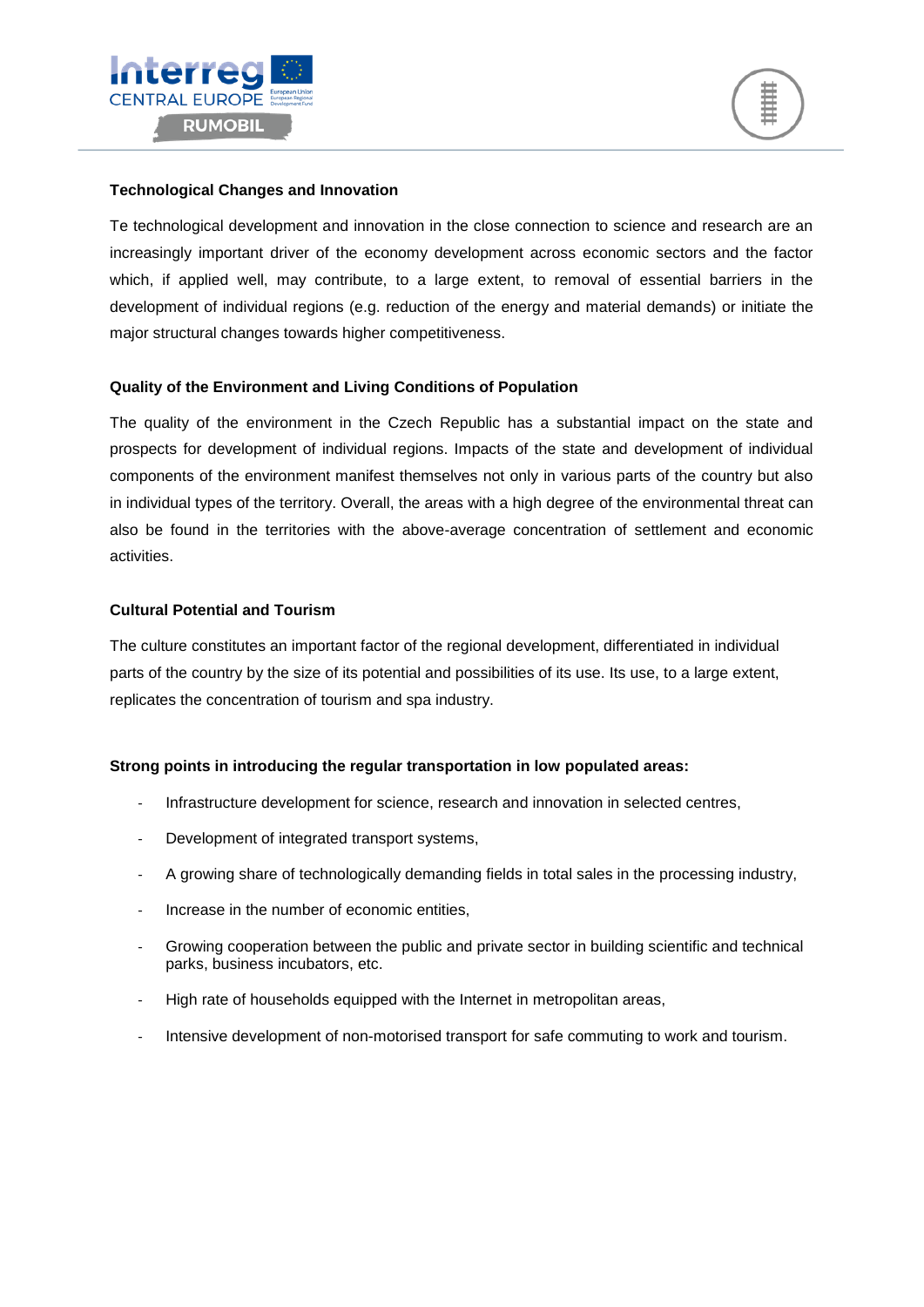



## **DISTRIBUTION OF TRANSPORT SERVICE IN LOW POPULATED AREAS**

An important aspect in determining how the created transport service should be brought to a customer is to find a method of its distribution and suitable communication with a customer. This step can ensure that the transport service will be offered at the right place at the right time. The marketing business concept requires communication with the current and potential customers. Companies need to inform their customers on a new service, its properties, technology, price and the place where such service is provided.

- 1 basic level
- 2 expected level
- 3 extended level

The main goal of the transport service is to satisfy the needs of customers in an optimal way which is referred to as usefulness of place and time. The distribution of transport services represents a special situation when the services which enable distribution of the consumer and industrial goods are to be distributed. In this case, the distribution in transport must be considered in a wider context, i.e. as a range of all negotiations with a customer and a decision which relates to the distribution of transport services to the customer. The decision on the method of sale of transport services directly affects any other marketing decision. The pricing behaviour of a transport company will also depend on the fact if it will sell its services directly to the customers or by means of other participants. The direct sale is considered to be the most suitable method of the sale of services. Although this method is common, a number of transport service providers seek new channels (e.g. Internet) to achieve the faster and more efficient sale. The selling channel must work as a system. The members of distribution channels are involved in not only the sale of transport services but also in information and financial flows, stimulating of the sale, communication with customers and accepting the risk. The more activities are ensured by the transport service provider, the higher prices it can offer. If any activity is provided by an agent, its costs and profit must be covered by its commission. In some cases (e.g. in the public passenger transport), the users of the transport may decide that some activities in the purchase of transport services will be performed by them (purchase of tickets from automatic vending machines or via the Internet). The marketing business concept requires communication with the current and potential customers. Companies need to inform their customers on a new service, its properties, technology, price and the place where such service is provided.

Communication must not become an end in itself. The main goal of communication is "shortening" of the distance between the transport service provider and the customer. This can be achieved by:

- Informing the customers on the types of provided services,
- Providing information on the place and time of service sale,
- Providing information on the forms of sale,
- Greater knowledge of the buying behaviour of customers.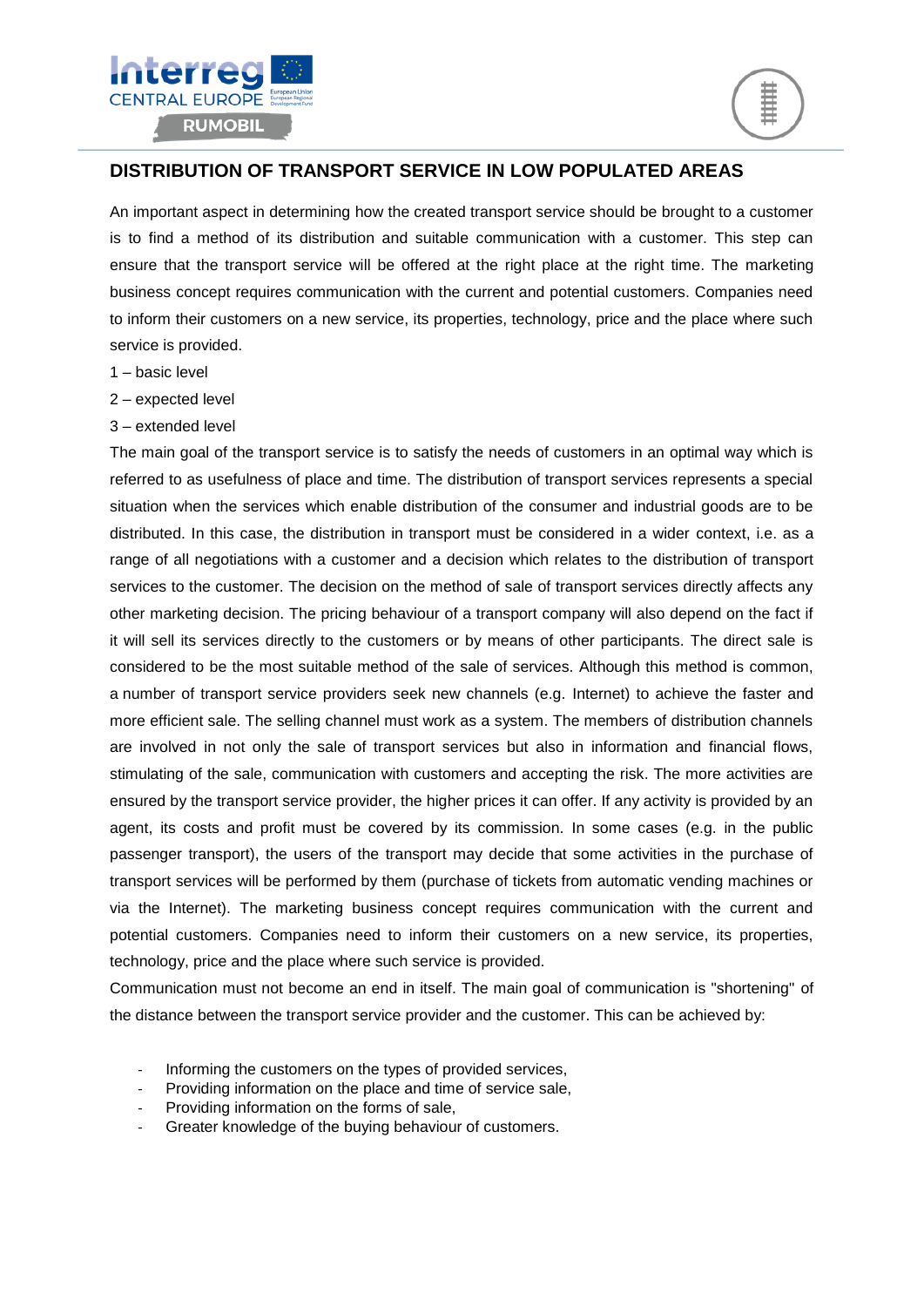



The main communication channels in the transport include:

- Advertisements,
- Sale support.
- Personal sale,
- Public relations.
- **Internet**

The set of individual communication tools forms a communication mix. Each of the above channels has its pros and cons. Given the variable nature of transport services, it is necessary to adhere to certain principles in the marketing communication, e.g.

- A) To provide tangible elements. The transport service is intangible. A customer buys a certain transport performance of the company. Tangible elements of the provided service may be formed by e.g. advertising materials on the transport company, refreshment during the transport, etc.
- B) Communication continuity. It is important for achieving differentiation and consistency throughout the transport service promotion (consistent company brands, symbols).
- C) Direct communication with the employees. While providing the transport service, some employees are in direct contact with the customers. It is, therefore, important to focus advertising also on the employees and to increase their motivation.
- D) Use of reference customers. This form of advertising can be an important tool especially in the passenger transport.

Creation of the communication programme must be based on the knowledge of transport needs of customers. The most suitable is the situation when a customer uses the services of a single carrier for a long time. Both parties can benefit from stability of customers. The carrier which has stable customers may reckon with:

- A) Better utilization of capacity of its means of transport,
- B) Certain level of consistent sales for provided services,
- C) More suitable temporal distribution of the service providing process,
- D) Certain specialization of the fleet with a focus on quality requirements of passengers and characteristics of the transported goods.

Stable customers of carriers may, on the other hand, reckon with:

- A) Better contractual conditions (discounts),
- B) Stable and reliable transport services,
- C) Creation of conditions for delivery in the JIT mode,
- D) Reliability and soundness of rendering those services which matter most to the customer.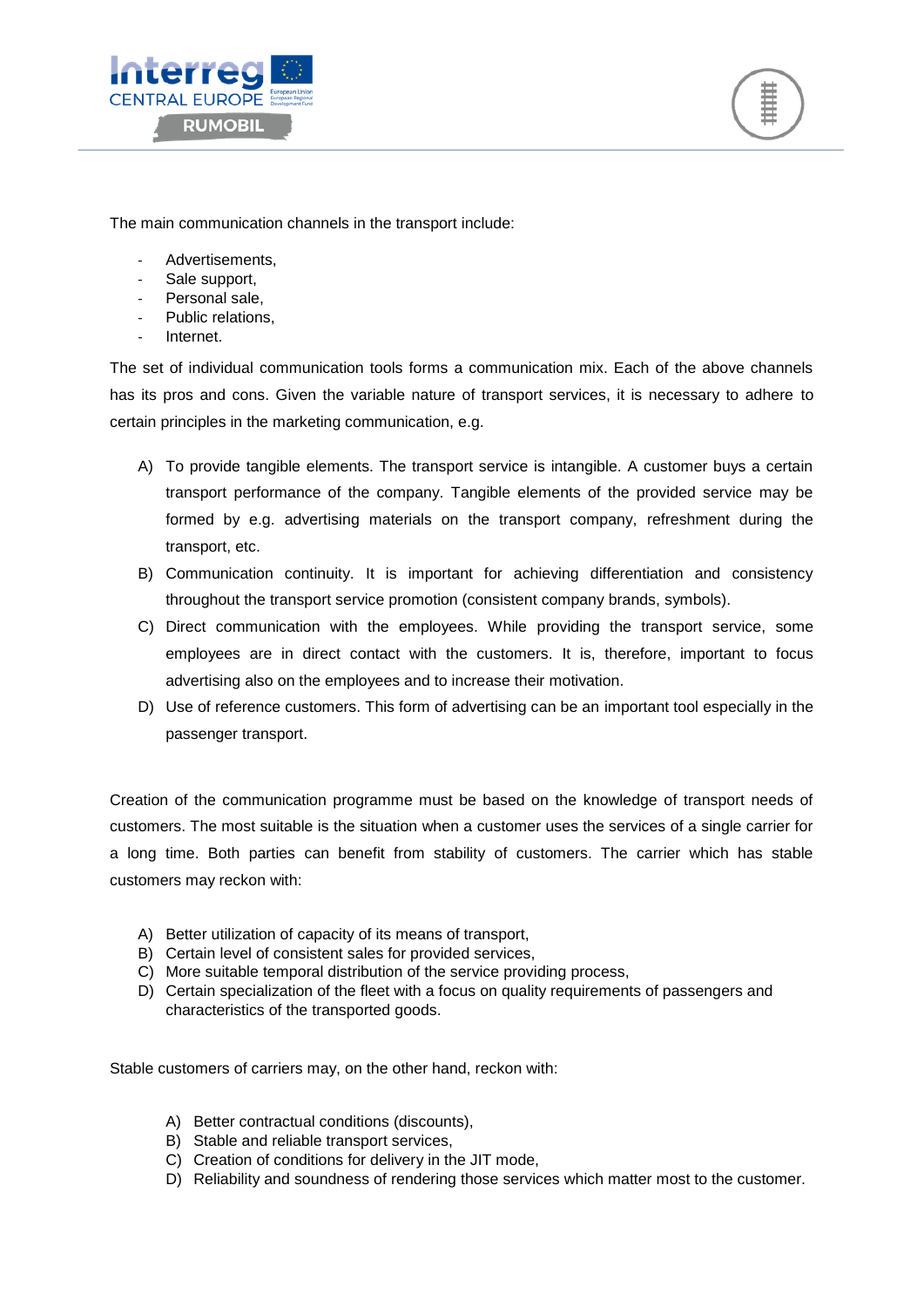

## **OVERVIEW OF THE RESULTS OF ASSESSMENT OF LOW POPULATED AREAS WITHIN NATIONAL STUDIES OF EU**

Although many studies estimated the values of time, there are two reasons why we fail to have sufficient evidence of how these values change with the mode of transport, namely

1) Studies dealing with the appraisal of the value of time tend to focus on a specific mode of transport more than on application of the mode of transport selection to avoid additional noise related with the data selection,

2) Models of the mode of transport selection often specify the common time parameters across the modes of transport and rely on the specific constant in differentiating of quality differences.

A majority of national studies dealing with the values of time estimated the values of the public transport and car. Values of the car were sometimes estimated for the car user and values of the public transport for the public transport users. For this reason, the effects of the user type and the appraised mode of transport are mixed. The most comprehensive description of the difference of value of time as per both the user type and mode of transport is included in the first Danish study of the national value of time (Gunn and Rohr, 1996). It describes how the values of time in vehicle change as per the user type and the mode of transport in relation to the value of the time in vehicle of the car users.

#### **Summary**

The given analyses prove that the quantity of bus and train transport links is directly proportional to the population of municipalities. In smaller villages, however, the public transport reflects the real demand of passengers only in a very limited way. This situation is also affected by especially "erosion" of the demand for transport services from the viewpoint of the link directions and temporal distribution.

While before 1989, commuting to work was arranged predominantly hierarchically (to the departmental municipality or another superior settlement), the present commuting destinations are far larger and commuting is often carried out at various times. In this situation it is more apt to use a private car than the mass transport which is expected to strengthen its indispensable importance in smaller settlements especially in the case of transport of citizens who are not allowed to drive their own car (passengers under 18 years old, older people, etc.).

The size according to the population of municipalities is also reflected in the rate of endowment of households with passenger cars. We can point to a total higher number of passenger cars in municipalities with lower population (less than 500 inhabitants). These municipalities currently have the relatively lowest supply of the public transport. This increased number of passenger cars in the country does not constitute any serious problem (in comparison with urban areas). The smallest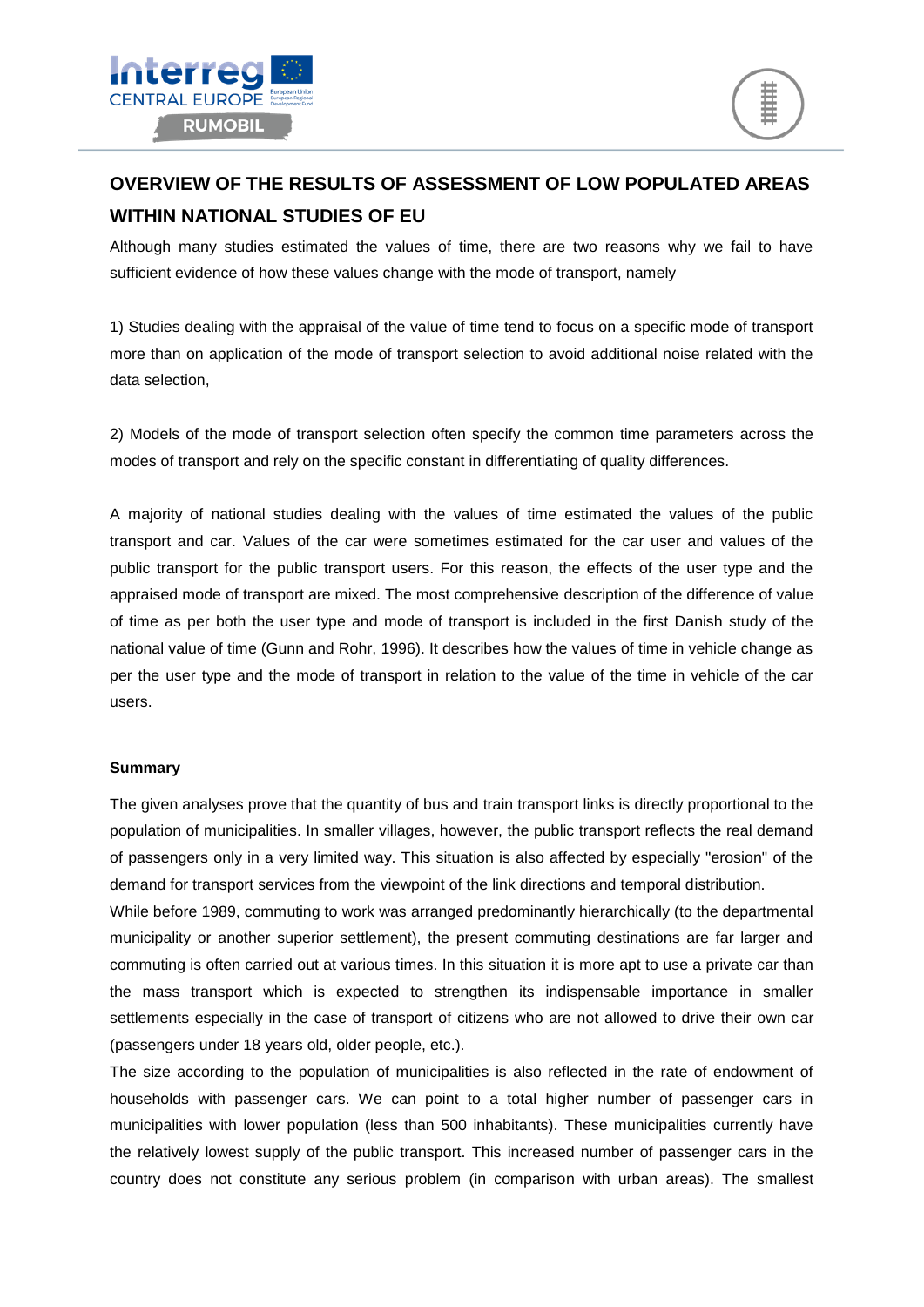



settlements, however, belong to the demographically old areas, i.e. the areas with a higher share of retired people for whom a higher risk of inability to drive a car can be expected (so-called transport exclusion).

The results of the comparative analysis, however, proved significant differences as to the supply of the bus transport not only according to the size of municipalities but also among individual regions. These differences in transport alternatives in regions are mainly affected by the type of settlement, its scatteredness or consolidation, and the related population. The policy of the region in the field of regional traffic services is essential. It should reflect "advantageousness" of the settlement structure by means of the various level of financial support. The statistics of the Ministry of Transport of the Czech Republic also show that some regions spend considerably less money on the regional traffic services per a part of the municipality or per an inhabitant than the others.

In comparison with foreign countries, other alternatives of transport are not much used in the small villages. Sometimes, the deployment of minibuses can be observed – their operation, however, is not considerably cheaper. Another alternative is utilization of the local municipal taxi (i.e. local municipal authority´s car) based on the municipal timetable of shared journeys which help the inhabitants to agree on the journeys in the same direction. A number of these alternatives function in our villages in a spontaneous and not coordinated way. Their systematic coordination and organization could result in more frequent and satisfactory utilization.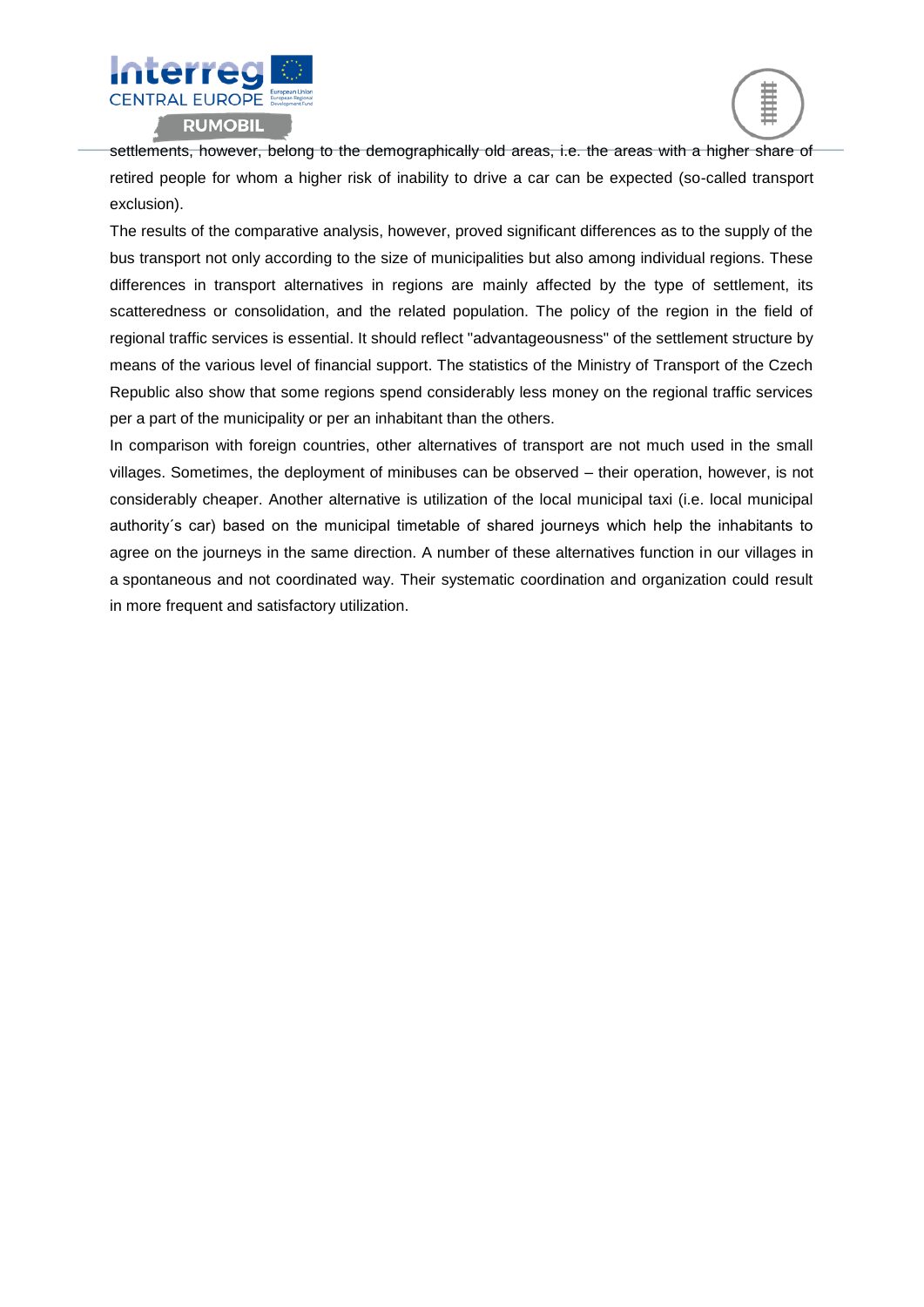



## **METHODOLOGY AND SOURCE OF DATA FOR ASSESSMENT OF THE INFLUENCE OF TRANSPORT ON LOW POPULATED AREAS**

#### **Introduction**

The methodology of the paper is determined with respect to the defined objectives. The first objective of the paper is to find whether the regions with a better level of transport accessibility also show better indicators of the socio-economic development of monitored EU regions (Saxony-Anhalt, Mazovia, Ozalj,Vysočina, Modena, South Bohemia, Žilina, Nagykálló). At the same time, our task will be to recognize whether the transport affects the economic development of low populated areas or this development happens independently of the transport. Although the data we will use fail to cover the whole range of the socio-economic level, they are able to describe relations of a few basic factors of socio-economic dynamics of municipalities, namely the business activity, unemployment, migration balance and commuting to work. With respect to the objectives of the paper, the methodology will be based on two fundamental approaches to evaluation of transport factors affecting the socio-economic sphere. First, we will evaluate an overall level of transport accessibility in selected EU municipalities. If we want to describe accessibility of the centres, it is, logically, the best indicator. Second, we will examine the public mass transport in municipalities as it is the second most important way of how to commute to the selected centres. Traffic services, moreover, allow us to evaluate well the differences at the transport infrastructure level. It also enables us to capture the spatial injustice factor as not all citizens can commute by car and they depend on the public mass transport. Factors of transport accessibility and traffic services will be then compared with socio-economic factors of the EU areas. As an additional research hypothesis, we will verify the assumption of whether the selected peripheral regions of EU show the worse transport accessibility and traffic services than the development (urbanized) areas.

#### **Transport Accessibility Analysis**

In the analysis of transport accessibility we decided to use the relational transport accessibility, i.e. transport accessibility of EU municipalities into their departmental places. We chose three types of spatial relations, namely spatial relations of municipalities and their microregional, interregional and macroregional centres. These regions were defined upon commuting to work in 2015. The objects of accessibility were microregional, interregional and macroregional centres of the selected EU areas.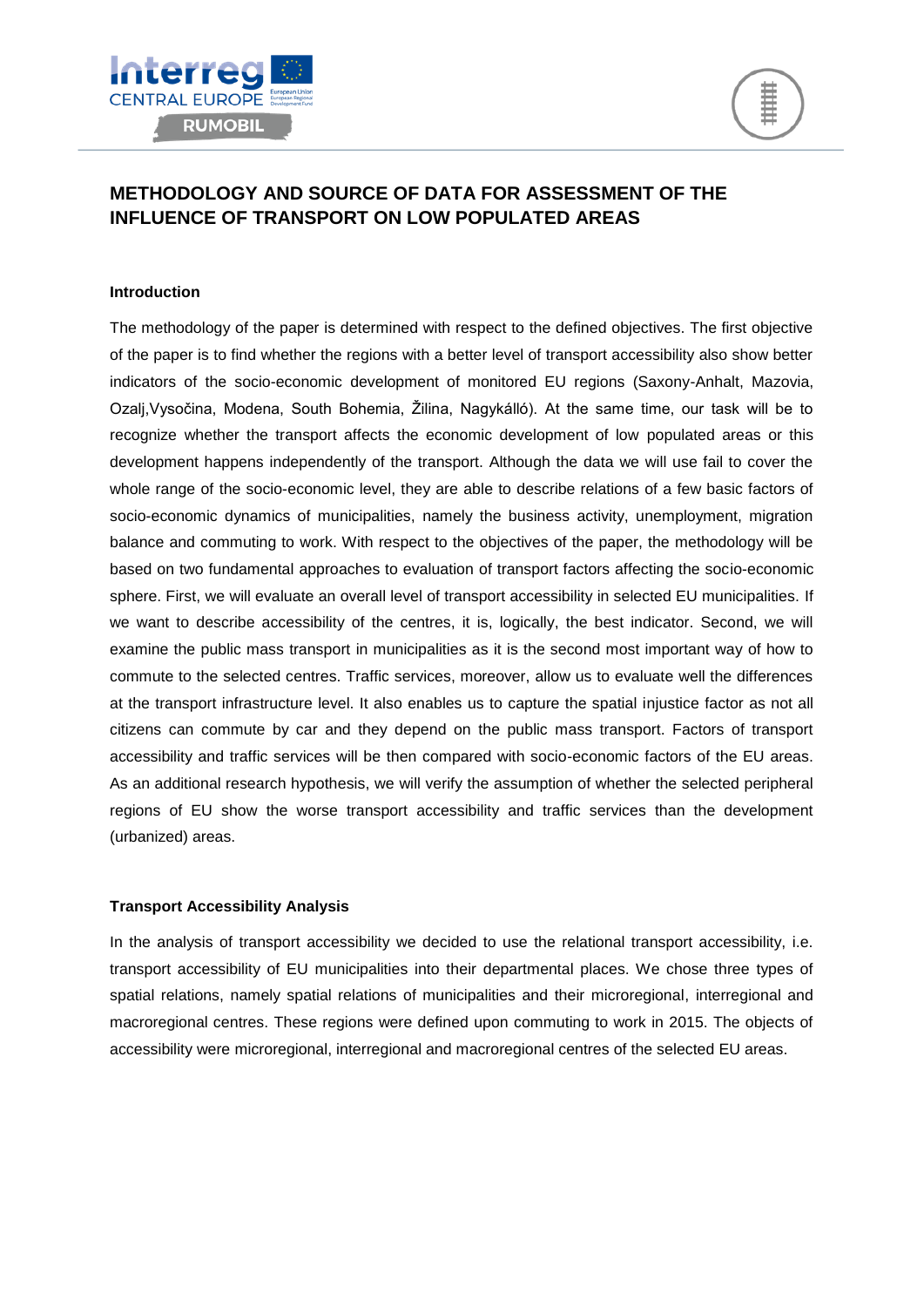



#### **Definition of Work Centres and Regions**

A microregional centre is understood as a centre with a minimum of 1,000 occupied jobs, which was a target of at least one maximum flow of commuting to work from any other municipality. Also the microregion which includes municipalities from where the maximum flow of commuting was channelled to the microregional centre was defined this way.

#### **Analyses consisted of the three main steps:**

- 1. Determining of the number of occupied jobs for each municipality;
- 2. Directional determining of a maximum flow of commuting to work from each municipality;
- 3. Final application of both criteria and selection of a set of working centres:

Occupied jobs (OJ) in the municipality were calculated as follows:  $OJ = EAzam + EAdoj - EAvyi$ , where EAzam is a number of economically active employed people in the given municipality, EAvyj is a number of economically active employed people commuting to work outside the municipality and EAdoj is a number of economically active employed people commuting to work in the given municipality. The people with an unidentified economic activity were calculated proportionally between the economically active and economically inactive; within the economically active people they were further proportionally allocated among the employed and unemployed people and the women on maternity leave. The number of economically active employed people (EAzam) was determined – EAOPM1 (a total number of economically active people after deduction of unemployed people). The commuting balance (i.e. the value EAdoj – EAvyj) was calculated using the sums of total commuting to work outside and inside the relevant municipality (Note: the flows with an unidentified target were allocated among 4 strongest flows coming from the given place of leaving).

Table 1: Selected characteristics of monitored areas (2016)

| Total population in centres                                                           | 5504176 |  |  |  |  |
|---------------------------------------------------------------------------------------|---------|--|--|--|--|
| Total number of economically active (EA) people in centres                            | 3414125 |  |  |  |  |
| Of that:                                                                              |         |  |  |  |  |
| Economically active employed people                                                   | 3200865 |  |  |  |  |
| Unemployed people                                                                     |         |  |  |  |  |
|                                                                                       |         |  |  |  |  |
| Total number of occupied jobs in centres                                              | 3609233 |  |  |  |  |
| Total balance of commuting to work per a set of centres                               |         |  |  |  |  |
| Share of a set of centres in a total number of selected areas in EU                   | 65.4%   |  |  |  |  |
| Share of the set of centres in a total number of EA in EU (selected areas)            | 60.2%   |  |  |  |  |
| Share of the set of centres in a total number of occupied jobs in EU (selected areas) | 80.1%   |  |  |  |  |
| Source: Author                                                                        |         |  |  |  |  |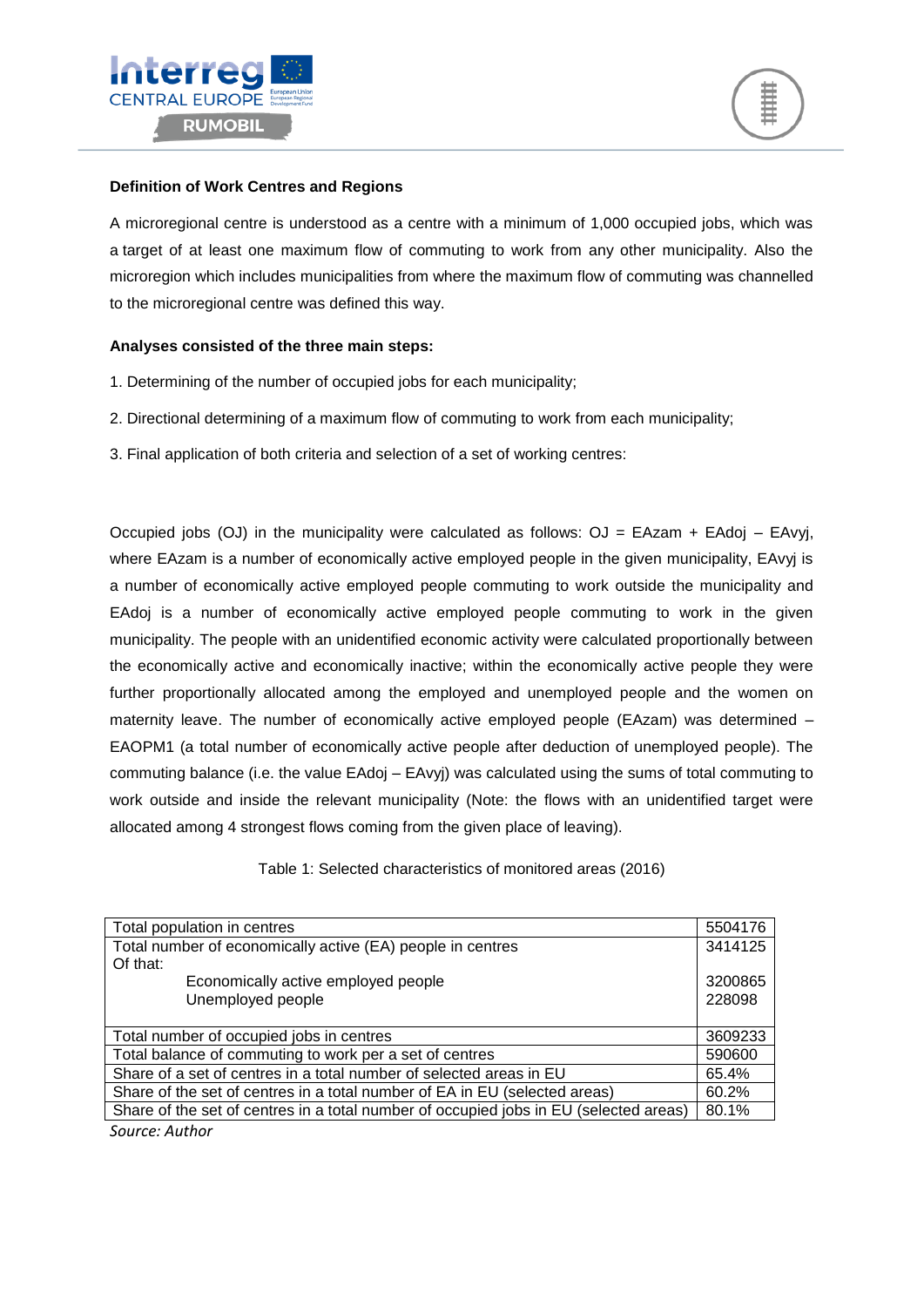

Working microregions were defined based on the above methodology of definition of the microregion working centres. The criteria: at least one municipality (other than a centre) should belong to the microregion and none of microregions should drop below the limit of 6,000 inhabitants after making partial adjustments. The adjustments were made to allow definition of compact non-perforated regions.

| Average population in the working microregion                               | 40164   |
|-----------------------------------------------------------------------------|---------|
| Average number of economically active people in the working microregion     | 17320   |
| Average number of occupied jobs in the working microregion                  | 17854   |
| Average number of municipalities in the working microregion                 | 29      |
| Average population in the centres of microregions                           | 23201   |
| Average population in the centres of microregions                           | 5121333 |
| Average number of economically active people in the centres of microregions | 10509   |
| Total number of economically active people in the centres of microregions   | 2995487 |
| Average number of occupied jobs in the centres of microregions              | 14109   |
| Total number of occupied jobs in the centres of microregions                | 2785456 |
| $C_{\text{max}}$                                                            |         |

Table 2: Selected characteristics of monitored areas (2016)

*Source: Author*

#### **Elements of Accessibility**

For the purposes of the suggested classification, the elements of accessibility are defined as follows. The subject of accessibility is the selected municipalities in monitored areas from where we examine accessibility to the centres, i.e. objects of accessibility. The object of accessibility represents a determined target (certain opportunity, activity, service) accessibility of which we want to find out. In this case, the centres of employment opportunities (of working nodal regions) were selected.

The transport element represents a link between the subject and the object of accessibility, i.e. the link between the municipality in administrative division and the centre of employment opportunities (town in administrative division).

#### **Analysis of Selected Socio-Economic Indicators**

The quantity analysis of the differentiation of socio-economic indicators in the monitored areas makes it possible to generalize the knowledge obtained from a large volume of data. The application of quantity analyses in the geographical research is, however, associated with many problems and restrictions related to especially a spatial nature of data. First, in analysing the data aggregated into territorial units we cannot exclude the fact that the relations monitored on the population level do not have to apply equally to all areas. The results of spatial statistic analyses considerably depend on the exact definition of used territorial units and the chosen scale level of monitoring. This phenomenon was very strongly felt in studying of the transport indicators which are, in principle, determined by the definition of the centres of commuting. As far as the socio-economic indicators are concerned, we considered the defined municipalities of EU as one unit and, therefore, determination of nearness of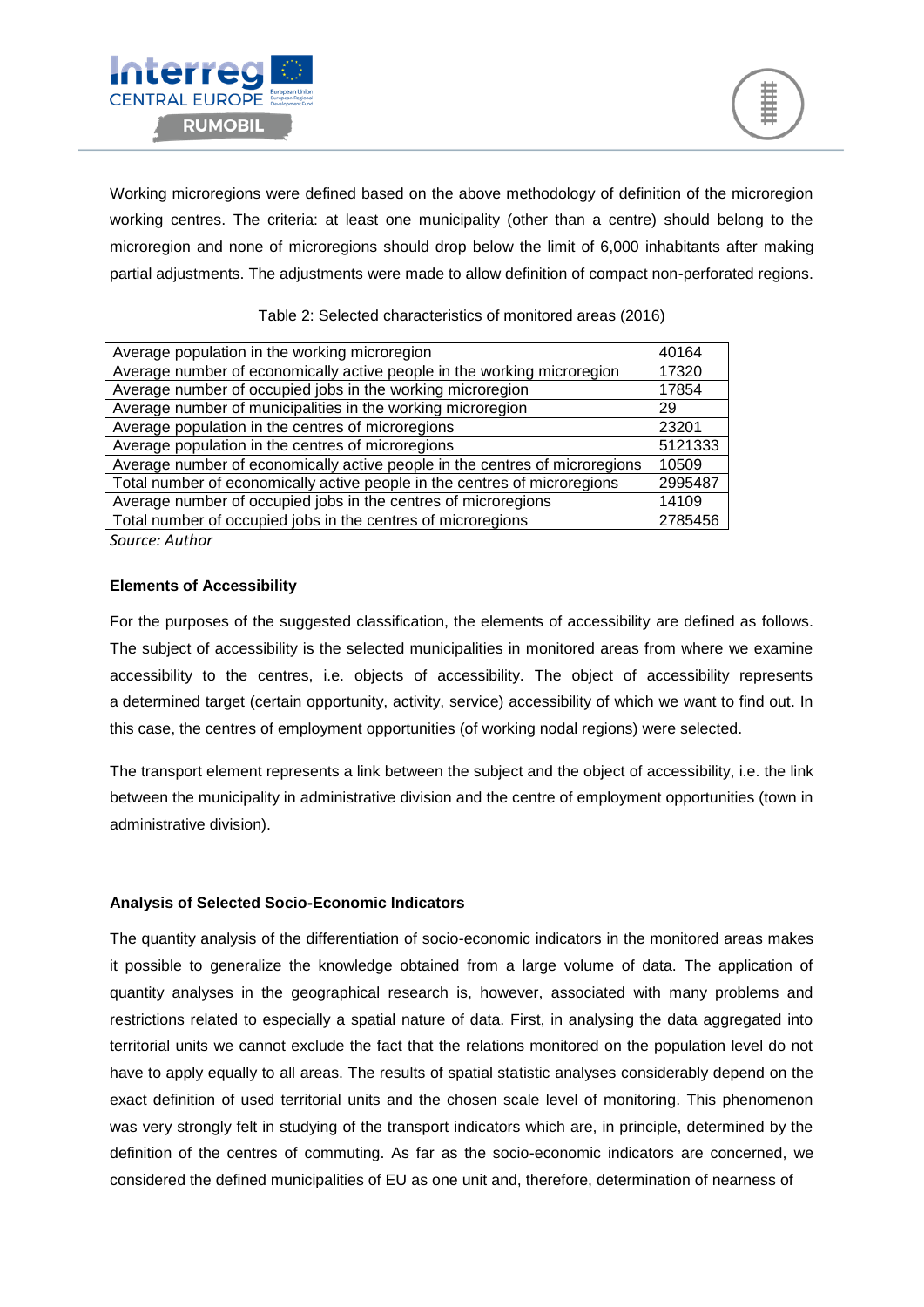



the centre of commuting to work was less notable (perhaps except the share of people leaving the municipality). For the explanatory power of the summary analysis of the economic position of municipalities it is necessary that all indicators within a given analysis are consistent and represent the situation from a similar perspective. The indicators which fail to make this but are important can be used as supplementary in interpreting the results of analysis. In this case, these indicators were the rate of commuting to work and the migration balance.

The economic position of municipalities was evaluated upon the business activity, the analysis of the labour market and basic demographic data, such as a migration balance and commuting to work from municipalities in the territory under investigation. A few indicators were chosen for the geographical analysis and territorial differentiation in a whole set of monitored areas. Namely, the business activity (a number of registered active economic entities per capita, a share of employers in the number of economically active people in the municipality and a share of the number of self employed persons in the number of economically active people), unemployment rate, tax yield per capita and demographic indicators and a share of people commuting to work outside the municipality in the population of the municipality).The supplementary explanatory factors which we used in factor analyses included the population of municipalities and the number of occupied jobs in microregional and interregional centres.

#### **Correlation of Individual Indicators**

A correlation is an interaction between two variables. If one of them changes, the other changes, too. For an analysis, we used the calculation of the basic indicator of correlation dependence – correlation coefficient. The task of the basic correlation coefficient is to measure the intensity of change of the dependent variable character value during the change of the character value of the independent variable. Determining of this intensity (intensity of correlation dependence) is a necessary step for the regression analysis. In the case of the transport accessibility indicators and socio-economic indicators, the intensity of dependence of two phenomena (two random quantities X and Y) is measured using the correlation coefficient (marked as R or  $r_{xy}$ ). The use of correlation coefficient assumes a normal division of both selections (if not, both selections need to be converted to this division). Another condition is linearity of the  $x_i$  and  $y_i$  relation, i.e. the regression function must be a line. The above coefficient is also frequently referred to as "Pearson correlation coefficient" in the scientific literature. The important term of the correlation and regression analysis is a correlation diagram, i.e. a scatter plot (XY) which displays both random variables. Due to the extent of study, it was not provided. The calculations were made using the Statistica. We calculated the correlation coefficients for individual pairs of variables, namely the indicators of transport accessibility and traffic services in the selected EU areas. We correlated this set of first variable with the indicators of the second variable, i.e. individual socio-economic indicators. First, we chose the level of significance, i.e. a probability that a random deviation will exceed the given value, i.e. a critical value. The correlation was done on the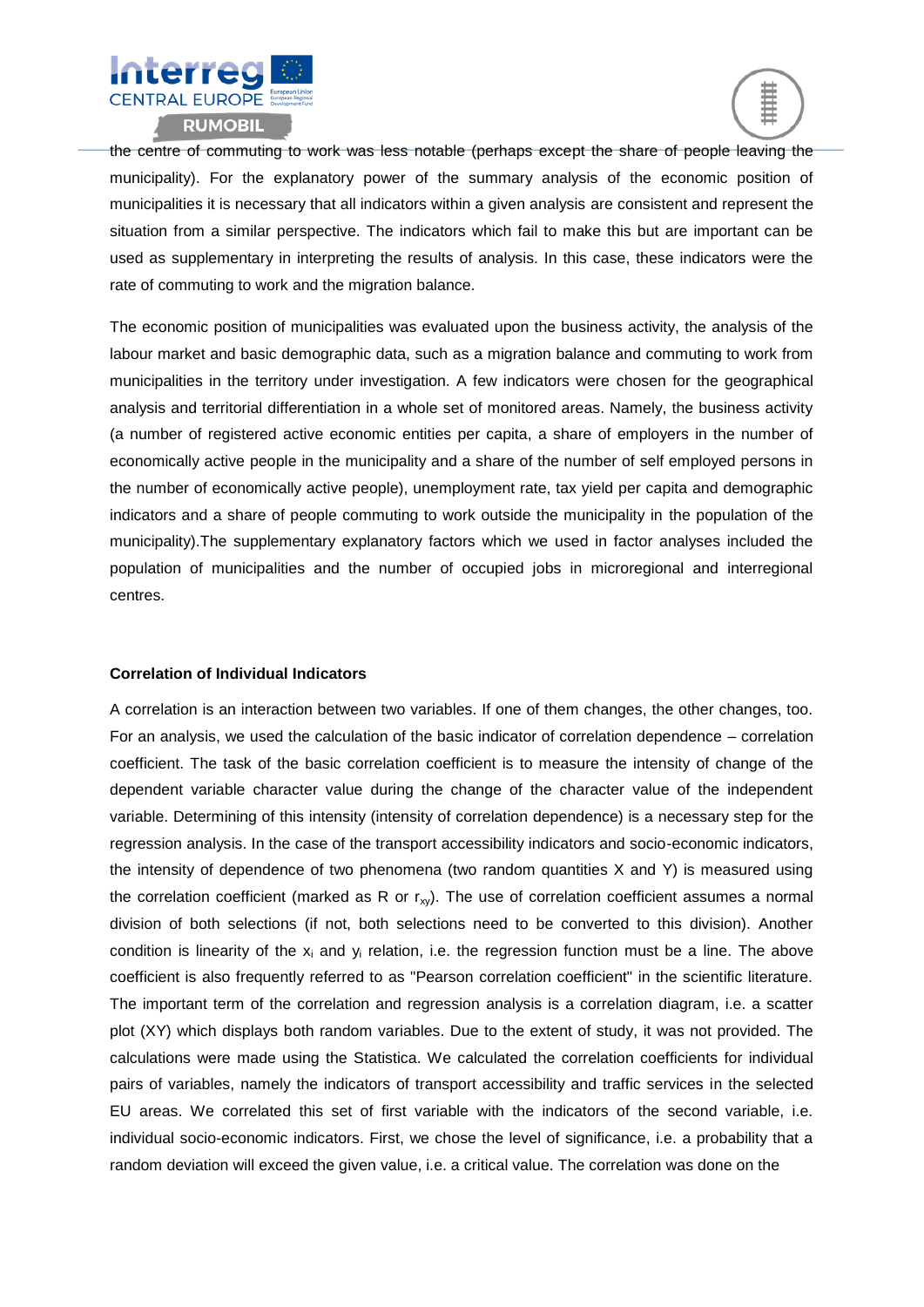



level of significance  $p = 0.05$  (95 %). Some pairs of variables (see the analytical part) proved to be significant on this significance level. The statistical set we used contained 5,333 municipalities. In case of the microregional level, we removed microregional centres from the set and worked with a set of 4,248 municipalities. Similarly, on the interregional level, we removed interregional centres and worked with 4,987 municipalities. At the moment when p is less than 0.05 (red figures) we reject the null hypothesis which says that the correlation coefficient equals zero, i.e. it is not significant. On the other hand, if p is greater than 0.05 (black figures), the relation on this level of significance is not significant.

## **CORRELATION ANALYSIS**

#### **Introduction**

The correlation analysis was chosen as a method for determining significance of the relationship of individual transport and socio-economic indicators. The relationship between these quantities can have various intensity – from the full independence (0) to the full (functional) dependence (1). We want to evaluate the level of dependence of these two random quantities. The level of dependence will be characterized by the level of statistic dependence intensity. The level of significance was chosen as p = 0.05 If there is a correlation coefficient of a black colour in Tables 3 and 4, it means that the level of significance was not achieved ( $p \ge 0$ ) and no significant relationship between the indicators can be found out. The correlations marked in red are, on the other hand, significant on the level of significance  $p \leq 0.05$ . Although their correlation coefficient is very weak, certain dependence is apparent on the given level of significance. Given the very high number of compared data, even very weak relations were statistically significant. While in comparing the data on 27 samples the mean dependence may be statistically not significant, in correlating of 2,000 samples the virtually unimportant, unusable relation may be highly statistically significant. First, we created the categories which were then compared using the correlation coefficient. Virtually all compared indicators of the socio-economic level of municipalities as well as their transport accessibility and traffic services were categorized. The signs of indicators in Table 3 and 4 show the correlation. A positive sign means that the higher is the first indicator, the higher will be the second indicator. A negative sign means that the higher is the first indicator, the lower will be the second indicator. In case of some indicators, understanding of this relation is basically inverted. For instance, a higher level of transport accessibility in fact means a worse accessibility, as the number of kilometres and minutes needed for commuting to the centre is higher as well as the average speed because an average speed is basically higher on a longer route to the centre. Similarly, a higher average point value of the first arrival at the centre and the last departure from the centre mean a later first arrival of the transport link from the municipality to the centre and the earlier last arrival of the transport link to the municipality. A higher value of the first arrival and the last departure, therefore, means a worse level of traffic services. Although the readers may find it confusing, the data were conceived this way and were not adjusted any more. Only the regional centres where the values of traffic services and accessibility were zero were removed from the data. The reason was that the accessibility to these centres was monitored (departures of transport links were consolidated with respect to deviations among individual monitored areas).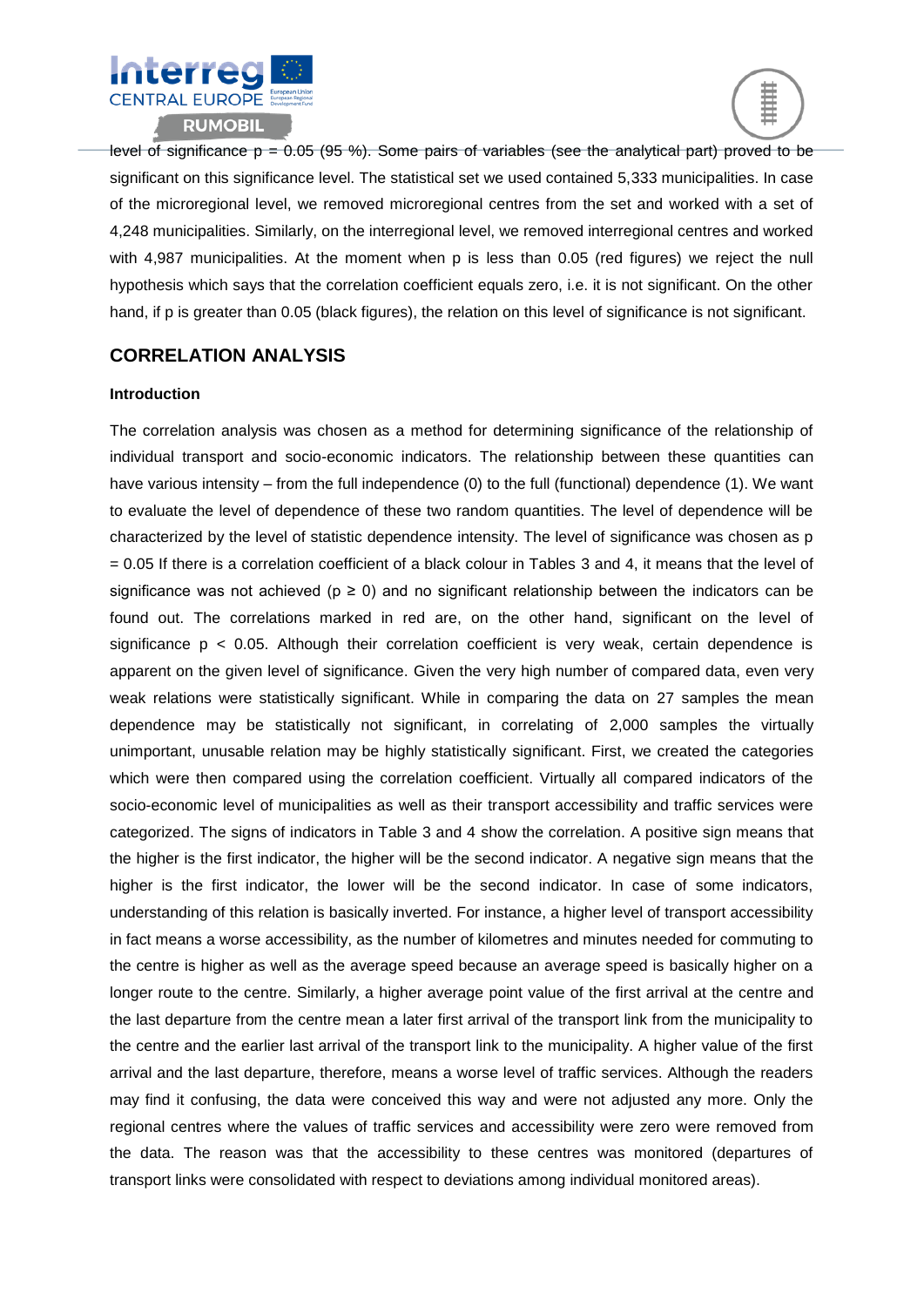



First, we evaluated the correlation of socio-economic indicators among them to determine the relevance of individual socio-economic indicators in other analyses. The number of companies per capita had the highest level of correlation with other indicators. It was followed by the share of employers in economically active people. Also a gross level of migration balance correlated relatively strongly with other indicators, especially the business activity indicators. Unemployment correlated most with a share of leaving persons (the more leaving persons, the lower unemployment). The share of leaving persons reflects the transport accessibility most, but, except for unemployment, it least represents the other socio-economic indicators.

| <b>Indicators</b>                                          | <b>Number</b><br>of active<br>compani<br>es/<br>inhabitan<br>ts | <b>Employers</b><br>Economica<br>lly<br>active<br>people | Self-<br>employed/Economi<br>cally<br>active people | <b>Unemploym</b><br>ent | Leaving<br>people/<br>inhabita<br>nts | <b>Relative</b><br>level<br>οf<br>migrati<br><b>on</b><br>balance<br>2001/20<br>11 | Yield<br>Οf<br>person<br>al<br>incom<br>e<br>tax |
|------------------------------------------------------------|-----------------------------------------------------------------|----------------------------------------------------------|-----------------------------------------------------|-------------------------|---------------------------------------|------------------------------------------------------------------------------------|--------------------------------------------------|
| <b>Number of active</b><br>companies/inhabita<br>nts       | X                                                               | 0.32                                                     | 0.51                                                | $-0.18$                 | $-0.03$                               | 0.19                                                                               | 0.15                                             |
| Employers/Economi<br>cally active people                   | 0.32                                                            | X                                                        | 0.15                                                | $-0.10$                 | 0.09                                  | 0.29                                                                               | 0.23                                             |
| Self-<br>employed/Economic<br>ally active people           | 0.51                                                            | 0.15                                                     | X                                                   | $-0.07$                 | $-0.03$                               | 0.21                                                                               | 0.12                                             |
| <b>Unemployment</b>                                        | $-0.18$                                                         | $-0.10$                                                  | $-0.07$                                             | X                       | $-0.27$                               | 0.01                                                                               | $-0.04$                                          |
| Leaving<br>persons/inhabitants                             | $-0.03$                                                         | 0.09                                                     | $-0.03$                                             | $-0.27$                 | X                                     | 0.19                                                                               | 0.00                                             |
| <b>Relative level of</b><br>migration balance<br>2001/2011 | 0.19                                                            | 0.29                                                     | 0.21                                                | 0.01                    | 0.19                                  | x                                                                                  | 0.11                                             |
| Yield of personal<br>income<br>tax                         | 0.15                                                            | 0.23                                                     | 0.12                                                | $-0.04$                 | 0.00                                  | 0.11                                                                               | X                                                |

Table 3: Levels of correlation coefficient among socio-economic indicators

*Source: Author*

Total resulting relations among the correlation analysis indicators are very weak, except for the relation between the traffic services indicators and the population. Especially the relation between the number of public mass transport links and the population shows the clearly highest level of dependence (0.67 on the microregional level). The influence of transport accessibility on the indicators of socio-economic position is considerably weaker on the interregional level than on the macroregional level. The reason is that we work with a very high number of interregional transfer points. If only the regional towns were among the interregional transfer points, the dependence would be higher. In our concept, the interregional transfer points are basically similar to the microregional centres. However, the following principle holds true: the better is the level of transport accessibility of the municipality to the interregional centre, the higher is the positive migration balance as well as the number of leaving persons and a share of employers.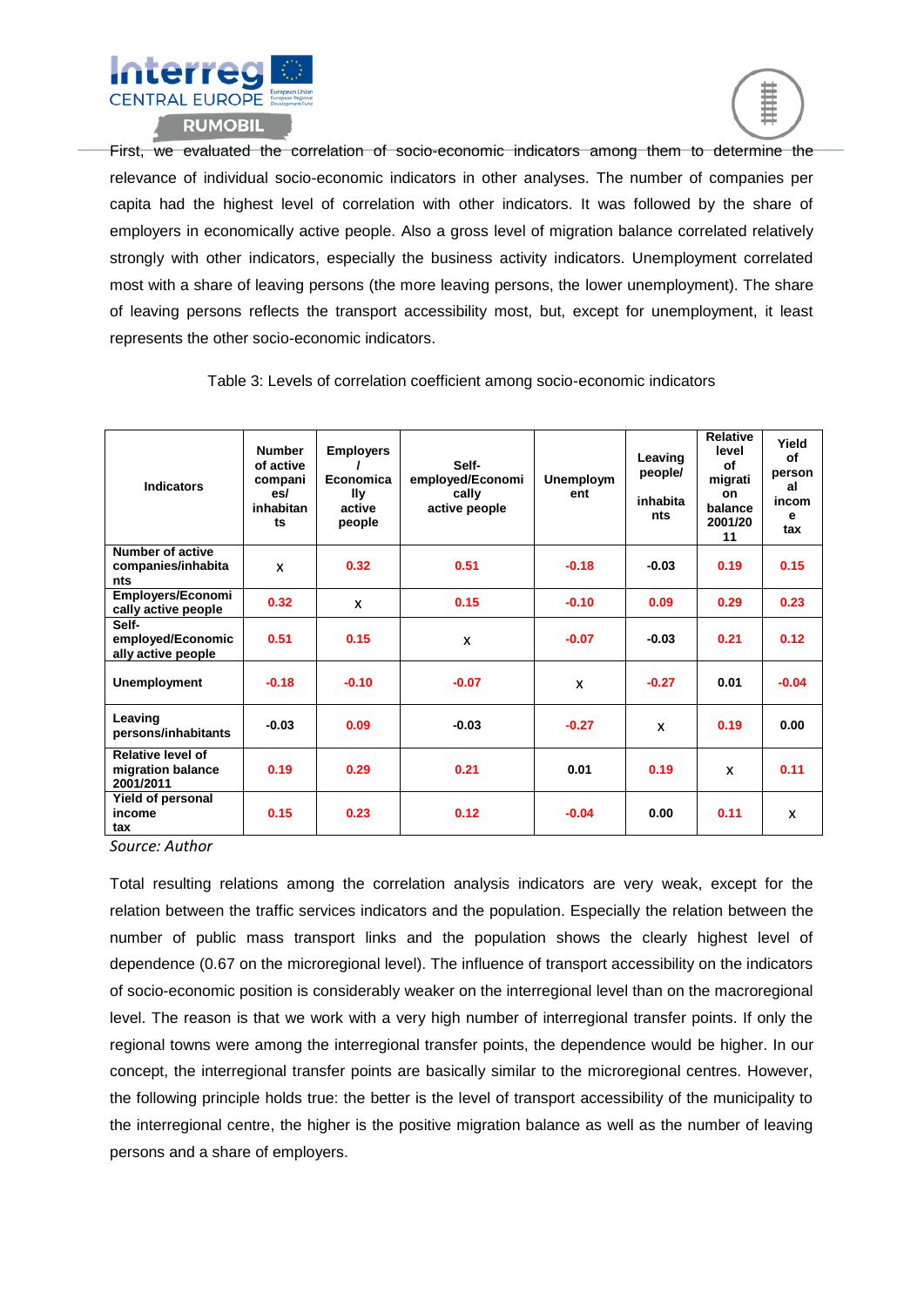



On the microregional region, dependences of transport and socio-economic indicators are in the even less close relation than on previous levels. Paradoxically, the indicator of an average level of traffic services shows a higher level of correlation than on the interregional level. The better is the average number of traffic services, the higher is the population of municipality and positive level of migration, the share of employers and the share of leaving persons. On the other hand, unemployment is lower.

The influence of the transport accessibility is rather weaker. The average speed of commuting to the centre, which represents a greater distance from the centre, has the greatest dependence on socioeconomic indicators. The higher is the average speed of commuting to the centre (greater distance), the lower is the share of leaving people and the share of employers and self-employed people. On the other hand, the rate of unemployment is higher. In case of other factors of transport accessibility, the dependencies are not too clear. Also on the microregional level, the following principle applies: the better is the (average) level of traffic services and transport accessibility, the higher is the positive level of migration, share of leaving people and business activity (a higher share of employers). Unemployment is lower. The results of some indicators are not, however, clear and, therefore, cannot be overestimated. What is more, the level of the so low correlation is the lowest on the microregional level.

Results of transport indicator correlations are provided in the Annex. They are divided into the microregional, interregional and macroregional level.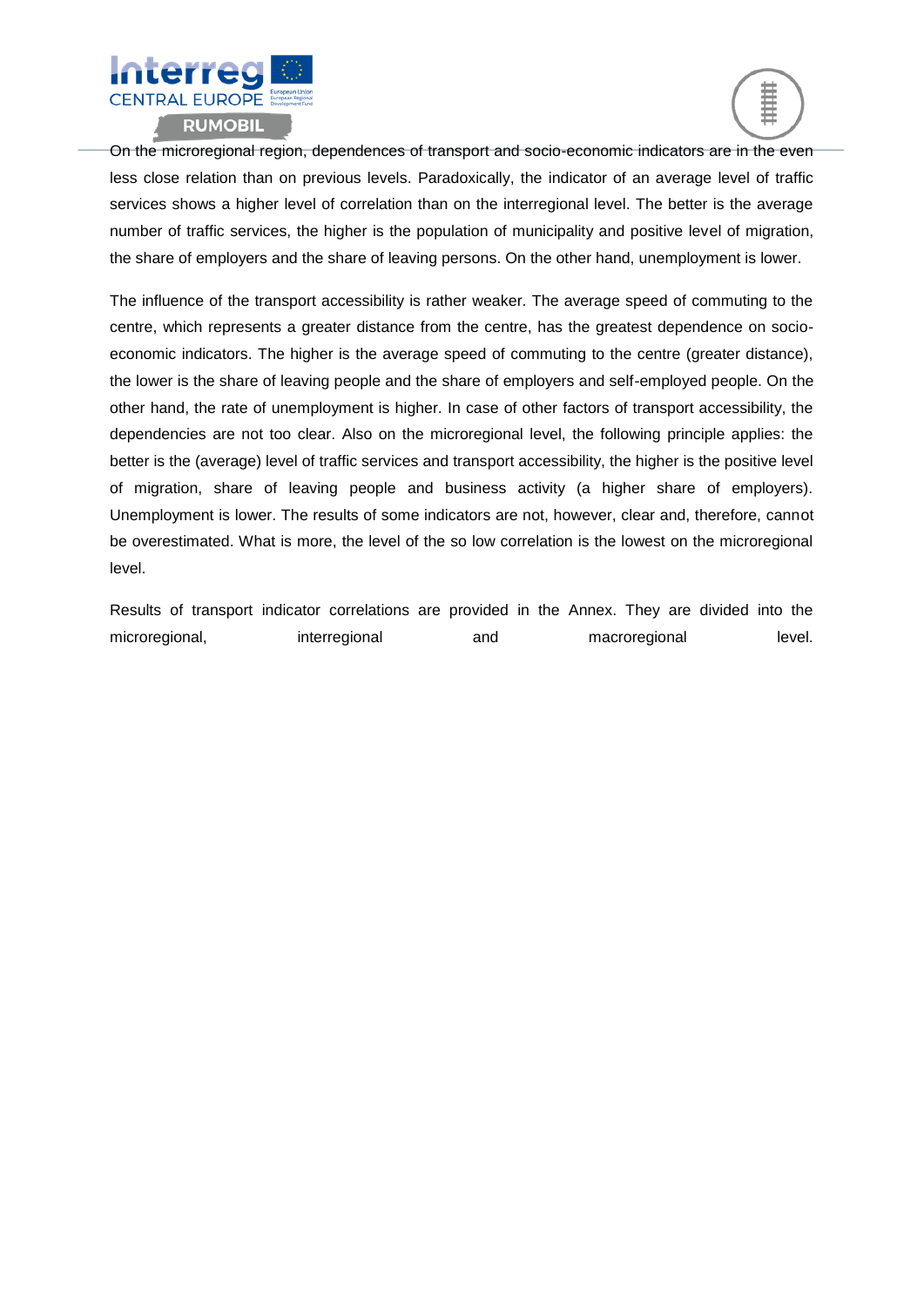



Table 4: Levels of the correlation coefficient among the indicators of transport accessibility and traffic services and socio-economic indicators on individual regional levels

| Regiona<br><b>I</b> level     | <b>Indicators</b>                                                                | <b>Total</b><br>popul<br>ation | Self-<br>employed/E<br>conomically<br>active<br>people | Employers/Eco<br>nomically<br>active people | <b>Unemployment</b> | Relative<br>level of<br>migration<br>balance<br>2001/2010 | <b>Number of</b><br>companies/i<br>nhabitants | (leaving<br>persons/in<br>habitants)<br>x 100 | Income tax $/$<br>capita | <b>Difference</b><br>in income<br>from<br>personal /<br>corporate<br>income tax |
|-------------------------------|----------------------------------------------------------------------------------|--------------------------------|--------------------------------------------------------|---------------------------------------------|---------------------|-----------------------------------------------------------|-----------------------------------------------|-----------------------------------------------|--------------------------|---------------------------------------------------------------------------------|
|                               | <b>Accessibility</b><br>in km                                                    | 0.01                           | 0.13                                                   | 0.01                                        | $-0.02$             | 0.10                                                      | 0.12                                          | $-0.09$                                       | 0.02                     | 0.01                                                                            |
|                               | <b>Time accessibility</b>                                                        | 0.00                           | 0.16                                                   | 0.02                                        | $-0.07$             | 0.04                                                      | 0.07                                          | $-0.09$                                       | 0.03                     | 0.05                                                                            |
|                               | Average<br>speed                                                                 | $-0.09$                        | 0.03                                                   | $-0.11$                                     | 0.08                | $-0.13$                                                   | 0.04                                          | 0.12                                          | 0.00                     | 0.00                                                                            |
|                               | <b>Number of public</b><br>mass transport<br><b>links</b>                        | 0.67                           | $-0.04$                                                | 0.25                                        | $-0.10$             | 0.17                                                      | 0.02                                          | 0.05                                          | 0.00                     | 0.00                                                                            |
| Into the microregional centre | Average time of<br>journey<br>using the public<br>mass transport<br><b>links</b> | $-0.15$                        | 0.15                                                   | $-0.04$                                     | 0.04                | $-0.02$                                                   | 0.06                                          | $-0.10$                                       | 0.00                     | 0.00                                                                            |
|                               | 1st arrival of the<br>public link to the<br>municipality                         | 0.31                           | $-0.07$                                                | 0.05                                        | $-0.08$             | 0.07                                                      | $-0.19$                                       | 0.05                                          | $-0.04$                  | $-0.01$                                                                         |
|                               | Last departure of<br>the public link from<br>the municipality                    | 0.40                           | $-0.09$                                                | 0.10                                        | $-0.03$             | 0.19                                                      | $-0.05$                                       | 0.04                                          | $-0.02$                  | $-0.00$                                                                         |
|                               | Average<br>value<br>of traffic                                                   | 0.49                           | $-0.17$                                                | 0.17                                        | $-0.03$             | 0.12                                                      | $-0.06$                                       | 0.19                                          | $-0.03$                  | $-0.05$                                                                         |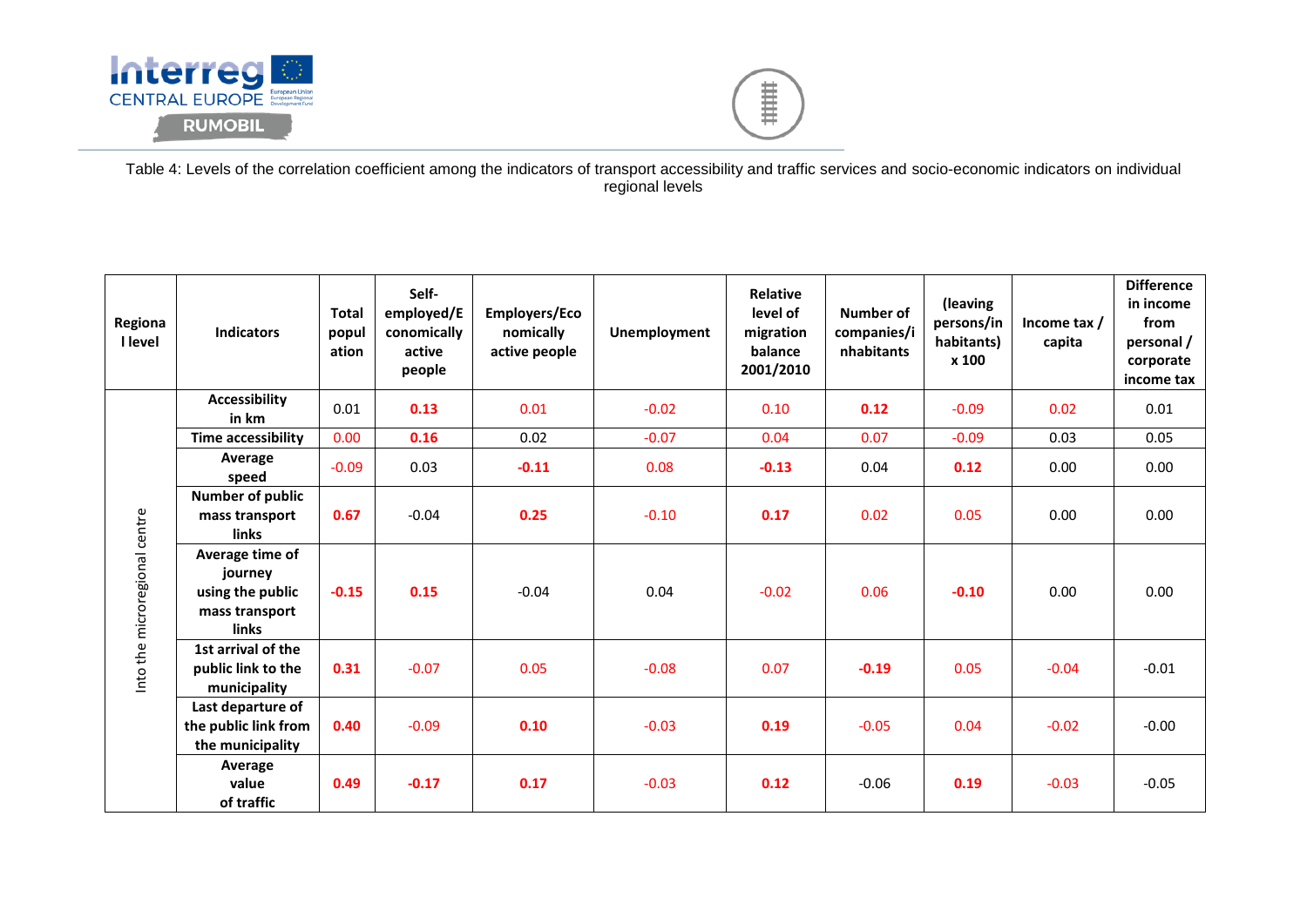

 $\sim$ 

 $\begin{matrix} \mathbf{1} & \mathbf{1} & \mathbf{1} & \mathbf{1} & \mathbf{1} & \mathbf{1} & \mathbf{1} & \mathbf{1} & \mathbf{1} & \mathbf{1} & \mathbf{1} & \mathbf{1} & \mathbf{1} & \mathbf{1} & \mathbf{1} & \mathbf{1} & \mathbf{1} & \mathbf{1} & \mathbf{1} & \mathbf{1} & \mathbf{1} & \mathbf{1} & \mathbf{1} & \mathbf{1} & \mathbf{1} & \mathbf{1} & \mathbf{1} & \mathbf{1} & \mathbf{1} & \mathbf{1} & \mathbf{1$ 

|                                  | services                                                                  |         |         |         |         |         |         |         |         |         |
|----------------------------------|---------------------------------------------------------------------------|---------|---------|---------|---------|---------|---------|---------|---------|---------|
|                                  | <b>Accessibility</b><br>in km                                             | $-0.03$ | 0.04    | $-0.15$ | 0.09    | $-0.10$ | 0.02    | $-0.14$ | 0.00    | $-0.03$ |
|                                  | <b>Time accessibility</b>                                                 | $-0.06$ | 0.06    | $-0.07$ | 0.09    | $-0.13$ | 0.09    | $-0.16$ | 0.00    | $-0.03$ |
|                                  | Average<br>speed                                                          | $-0.05$ | $-0.01$ | $-0.14$ | 0.03    | $-0.17$ | $-0.08$ | $-0.03$ | 0.00    | 0.00    |
|                                  | <b>Number of public</b><br>mass transport<br>links                        | 0.51    | $-0.07$ | 0.23    | $-0.13$ | 0.18    | 0.08    | 0.04    | 0.00    | 0.00    |
| Into the interregional centre    | Average time of<br>journey<br>using the public<br>mass transport<br>links | $-0.19$ | 0.08    | $-0.15$ | 0.07    | $-0.19$ | 0.01    | $-0.16$ | 0.09    | 0.00    |
|                                  | 1st arrival of the<br>public link to the<br>municipality                  | $-0.19$ | 0.06    | $-0.09$ | 0.08    | $-0.13$ | 0.04    | $-0.11$ | 0.02    | 0.00    |
|                                  | Last departure of<br>the public link from<br>the municipality             | 0.31    | $-0.05$ | 0.13    | $-0.07$ | 0.21    | 0.03    | 0.05    | 0.02    | 0.00    |
|                                  | Average<br>value<br>of traffic<br>services                                | 0.18    | 0.00    | 0.06    | $-0.04$ | 0.03    | 0.07    | $-0.09$ | 0.02    | 0.00    |
|                                  | <b>Accessibility</b><br>in km                                             | 0.00    | $-0.22$ | $-0.05$ | 0.21    | $-0.27$ | $-0.31$ | $-0.06$ | $-0.09$ | $-0.05$ |
| Into the macroregional<br>centre | <b>Time accessibility</b>                                                 | 0.00    | $-0.27$ | $-0.08$ | 0.21    | $-0.28$ | $-0.21$ | $-0.07$ | $-0.05$ | $-0.05$ |
|                                  | Average<br>speed                                                          | 0.04    | $-0.15$ | $-0.09$ | 0.17    | $-0.31$ | $-0.29$ | 0.08    | $-0.07$ | $-0.03$ |

*Source:Author*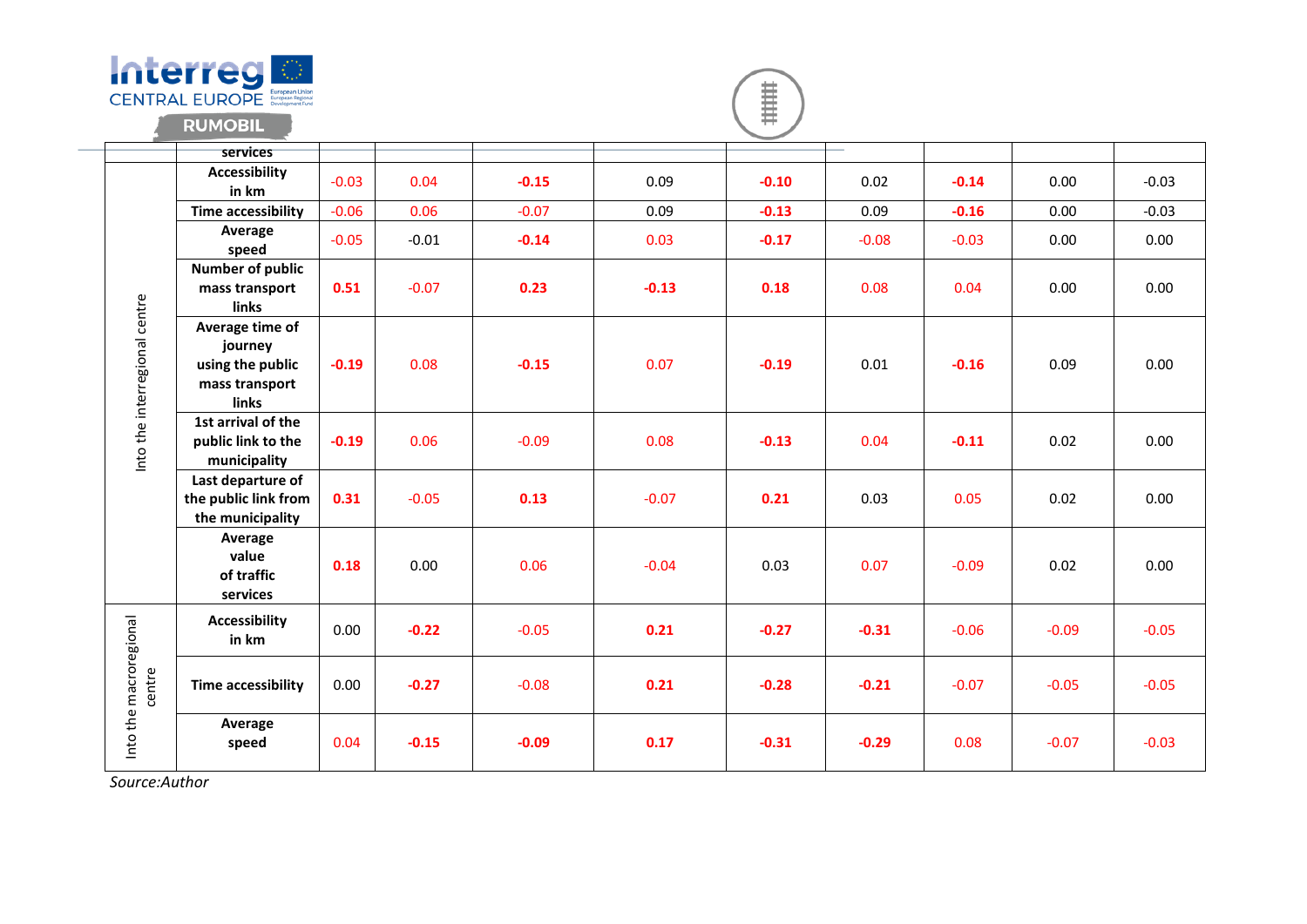



The problem of this analysis is the fact that we correlate the transport accessibility to the centres with socio-economic indicators of all municipalities from different regions.

Based on the correlation analysis of the above mentioned indicators, we will now try to answer the question asked at the beginning of the project. It was confirmed that the municipalities with a better level of transport accessibility and traffic services show also a better level of region´s socio-economic development indicators in selected EU areas. The results of correlation analysis of individual indicators confirmed the statistically significant dependence thanks to a large volume of statistical samples. Generally, we can conclude that the better level of transport accessibility and traffic services indicated, in principle, a higher positive level of the migration balance, higher business activity, lower unemployment and a higher share of people leaving for work outside the municipality. It is, therefore, justified to ensure the quality and sufficient public transport in the low populated areas.

#### **Regression Analysis Based on the Centre Size and Commuting**

The results of the first analysis make it clear that the number of companies per inhabitant and the share of the people commuting outside the municipality has a totally decisive influence on the high level of the variability being explained. A higher number of jobs in the centre means a worse average accessibility of municipalities for the private motor vehicle transport in the given working region. This is naturally based on the fact that the bigger centres of work create bigger working micro-regions and, as a result, a higher percentage of the municipalities accessible in the worse way. What is more, also the long passage through the bigger centres into the centre of the municipality makes the accessibility worse. In other words, the people commute to the bigger centre from the bigger distance more often.

*Table 5:* Degrees of regression coefficients among the selected socio-economic predicates and the transport accessibility factors

| Socio-metric indicators                                                                       | Distance of<br>the micro-<br>centre | <b>Accessibility</b><br>of micro-<br>regional<br>centre | <b>Traffic</b><br><b>services</b><br>of micro-<br>regional<br>centre | <b>Accessibility</b><br>of mezo-<br>regional<br>centre | <b>Traffic</b><br>services<br>of mezo-<br>regional<br>centre | <b>Accessibility</b><br>of macro-<br>regional<br>centre |
|-----------------------------------------------------------------------------------------------|-------------------------------------|---------------------------------------------------------|----------------------------------------------------------------------|--------------------------------------------------------|--------------------------------------------------------------|---------------------------------------------------------|
| <b>Number of occupied</b><br>jobs in<br>the regional centre                                   | 0.8                                 | 0.8                                                     | 0.31                                                                 | 0.70                                                   | 0.20                                                         |                                                         |
| <b>Number of occupied</b><br>jobs per<br>economically active<br>people in the<br>municipality | $-0.07$                             | $-0.04$                                                 | 0.19                                                                 | 0.02                                                   | 0.16                                                         | 0.15                                                    |
| Rate of unemployment                                                                          | $-0.01$                             | $-0.00$                                                 | $-0.05$                                                              | 0.03                                                   | $-0.08$                                                      | 0.23                                                    |
| <b>Gross number of</b><br>migration balance per<br>inhabitant                                 | $-0.12$                             | $-0.17$                                                 | 0.03                                                                 | $-0.25$                                                | 0.09                                                         | $-0.21$                                                 |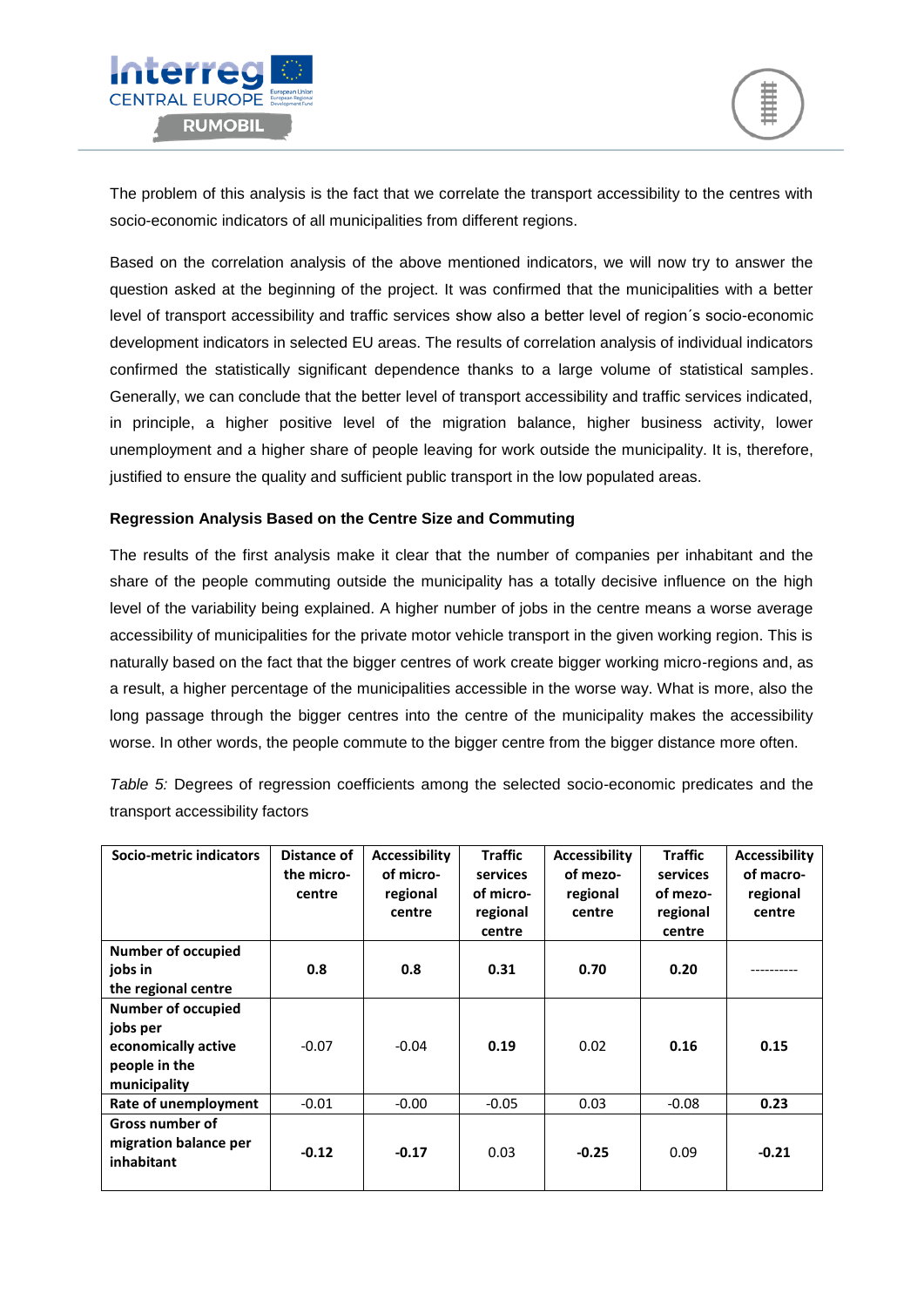



| <b>Number of companies</b><br>per inhabitant                               | $-0.06$ | $-0.06$ | $-0.05$ | $-0.02$ | 0.16    | $-0.19$ |
|----------------------------------------------------------------------------|---------|---------|---------|---------|---------|---------|
| Share of people<br>commuting outside the<br>municipality per<br>inhabitant | $-0.15$ | $-0.19$ | 0.06    | $-0.18$ | 0.06    | 0.19    |
| <b>Yield of personal</b><br>income tax per<br>inhabitant                   | $-0.03$ | $-0.03$ | $-0.02$ | $-0.03$ | $-0.01$ | $-0.07$ |

*Source:Author*

The explanatory power of the transport accessibility factor on the macro-regional level was the greatest of all levels (0.67). A better transport accessibility of the macro-regional centre means a lower unemployment rate, higher positive level of the migration balance, higher number of companies per inhabitant and, to a lesser extent, also a higher yield of the personal income tax. On the other hand, the better transport accessibility demonstrates a lower share of the people commuting on the macroregional level. This is affected by the location of a great number of other centres of commuting to work in all investigated areas which markedly put into context the concentration of the people commuting near the bigger towns. All of these dependencies move around the regression coefficient value of 0.2, which shows a weak dependence.

On the mezo-regional level, we can see the dominant influence of the mezo-regional centre size expressed by the number of occupied jobs. The better transport accessibility of the mezo-regional centre means a higher positive degree of migration balance and a higher share of people commuting to work outside the municipality. Other factors correlated with the better transport accessibility in a very limited way. In case of the traffic services, on the other hand, we can see the relatively lower influence of the centre size although it is still the most significant of all factors. A better level of traffic services of the mezo-regional centre logically means a higher number of occupied jobs in the centre and a higher number of jobs in the municipality as well as a higher number of companies per capita in the municipality. Such a municipality is also, to a lesser extent, characterized by the better positive migration balance, lower unemployment and a higher share of people commuting to work.

On the micro-regional level, the factor of transport accessibility is affected most by the centre size. A better transport accessibility of the micro-regional centre is clearly associated with a higher number of the commuting people and a higher positive level of the migration balance as well as the higher number of companies per inhabitant. Looking at the relationship with the traffic services, we can see very clearly the power of the micro-regional centre and the economic power of the municipality itself expressed by way of the number of jobs. On the micro-regional level, other factors are not associated too much with the traffic services. The better traffic services thus imply, to a lesser extent, the lower unemployment and a higher share of the people commuting outside the municipality. Paradoxically, they imply the lower number of companies per inhabitant in the municipality.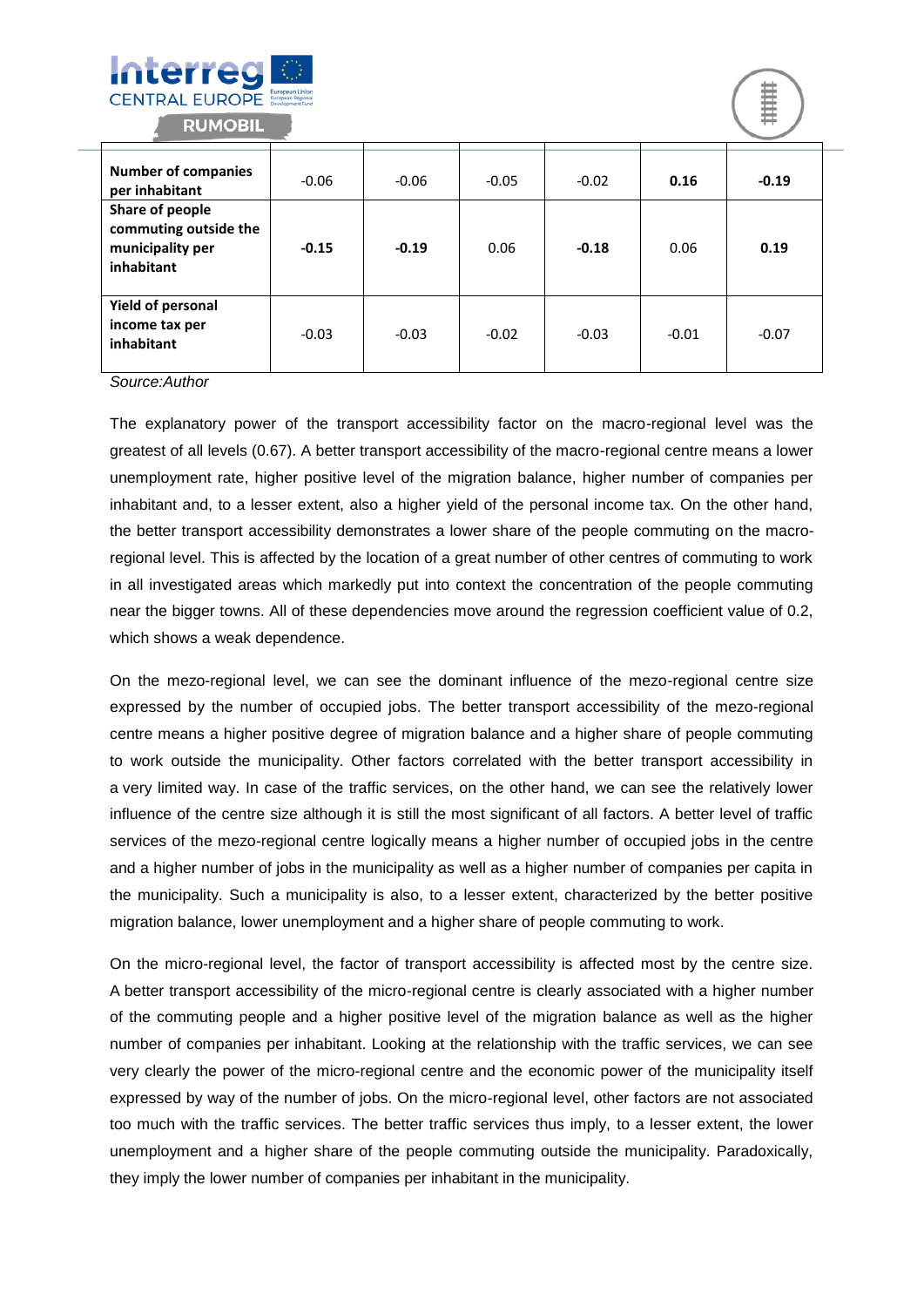



To sum up the individual socio-economic indicators, it is clear that the size of the regional centre has the biggest impact on the level of transport accessibility and traffic services. Also a higher positive degree of migration balance and a higher number of commuting people imply the better transport accessibility for the private motor vehicle transport and traffic services provided by the public mass transport. Unfortunately, these indicators fail to demonstrate the socio-economic (development) level of the municipalities under research. Only the migration balance can imply well whether the municipality makes a progress or not. A higher number of companies on all levels, except for the micro-regional one, implies a better level of transport accessibility and traffic services. Looking at the map of the spatial distribution of the GDP activity, it is clear that the centres which are closer to the regional (working) centres show a higher business activity throughout Europe. The yield of personal income tax, basically, fails to demonstrate any important degree of the relationship with transport indicators. A better transport accessibility for the private motor vehicle transport, however, means, to a lesser extent, a higher yield of income tax.







 $EU-28 = 100$  $< 75$  $75 - 50$  $90 - 5100$  $100 - 5125$  $125 - 5150$  $>= 150$ Data not available

Administrative boundaries: @ EuroGeographics @ UN-FAO @ INSTAT © Turkstat

Cartography: Eurostat - GISCO, 07/2017

<sup>200 400 600 800</sup> km  $\mathbf 0$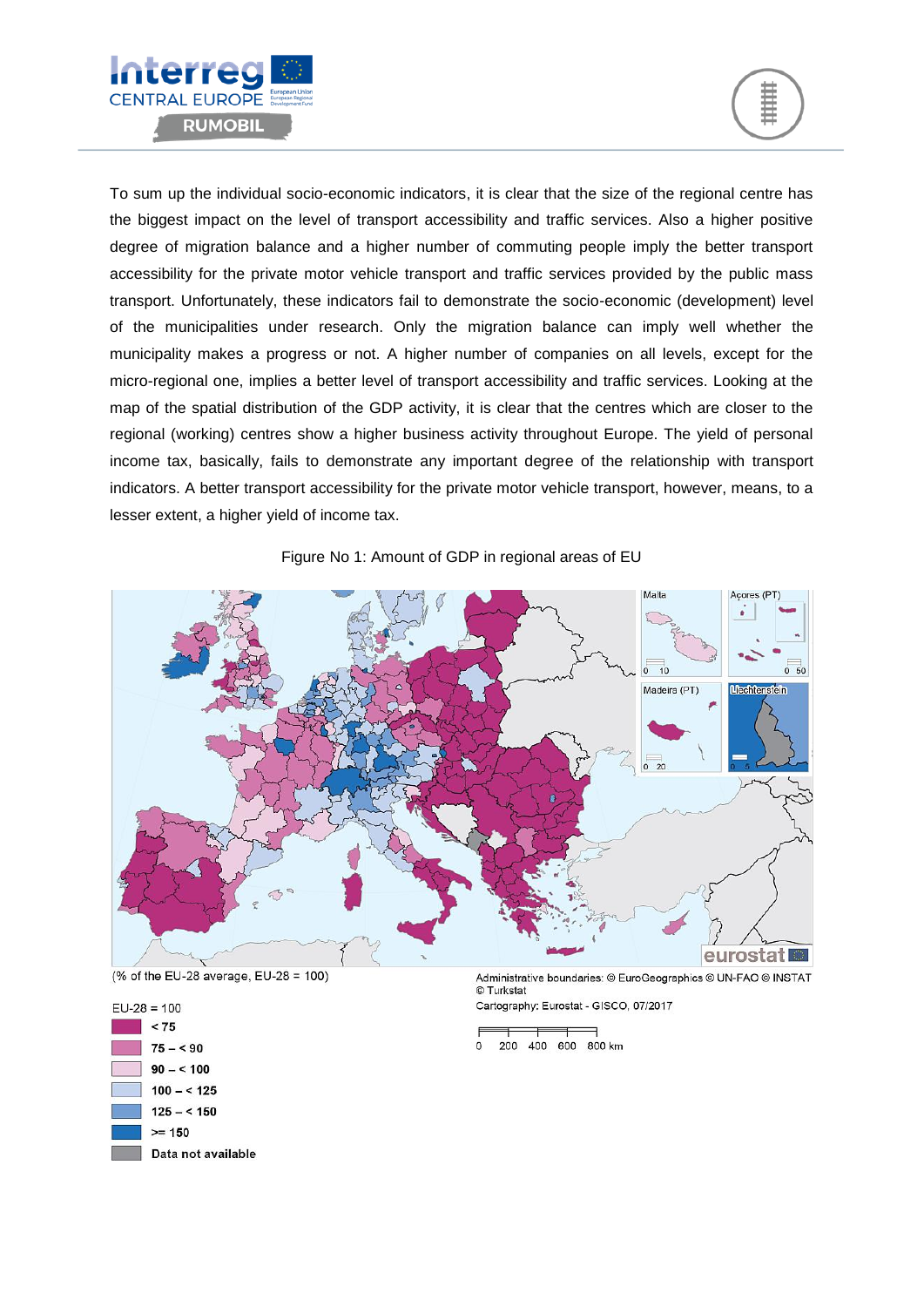



#### **Correlation and Map Comparison**

As a last analysis, we chose the correlation and the map comparison of selected transport indicators with a comprehensive socio-economic typology of municipalities as per the indicators used in the execution of the RUMOBIL project by all participants. We made a comparison of the average point values of the typology and the transport indicators, specifically the average value of traffic services to the micro- and mezo-regional centres. The typology of the areas under study (selected low-populated areas) was assessed from the viewpoint of the synthesis of indicators of the municipality conditions development and the settlement structure. The typology compares the development features of municipalities also in the context of the settlement conditions and the spatial structure of socioeconomic phenomena. The level for the typology definition (types of areas) is determined by the variation range from positive values through the transition zone to negative values. The positions of territorial units in the indicators values were taken from the analysis of partial activities (T.2.1.1. and T.1.3.3.) as made by the RUMOBIL project participants.

The development areas can be characterized as economic centres of a regional importance with a higher population concentration and a higher number of businesses. The cores of given regions often represent dominant centres of employment. These are the highly urbanized areas.

Peripheral areas, on the other hand, are the geographically outermost territories coping with the longterm cumulated problems (e.g. montane regions, border regions, internal peripheries or the areas with specific problems). Here, the negative features cumulate, such as insufficient endowment of the area, often poor transport accessibility or high unemployment.

In the development areas, we can find a high degree of conformity between the municipality typology and traffic services. As far as the peripheral areas are concerned, the comparison of results is rather more complicated. Basically, we can define the peripheries in both characteristics. The traffic services are greatly affected by the organization of transport in individual regions in connection with the average size of the municipality.

If we apply the statistical correlation, we will get a relatively strong relation between the socioeconomic typology of municipalities and the average value of traffic services provided by the public mass transport links in the micro- and mezo-regional centres. The correlation achieves the value of more than 0.5; we can, thus, show the medium dependence on the given level of significance. The better the socio-economic level of municipalities is, the better the level of traffic services is. Also the time demandingness of transport infrastructure used to serve the mezo-regional centre shows the low dependence. The better the socio-economic typology of municipalities is, the better the time demandingness of transport infrastructure is. It means that the combination of the distance and the average speed of commuting to the mezo-regional centre is better. Very weak dependence can be seen with time demandingness of transport infrastructure serving the micro-regional centre. It also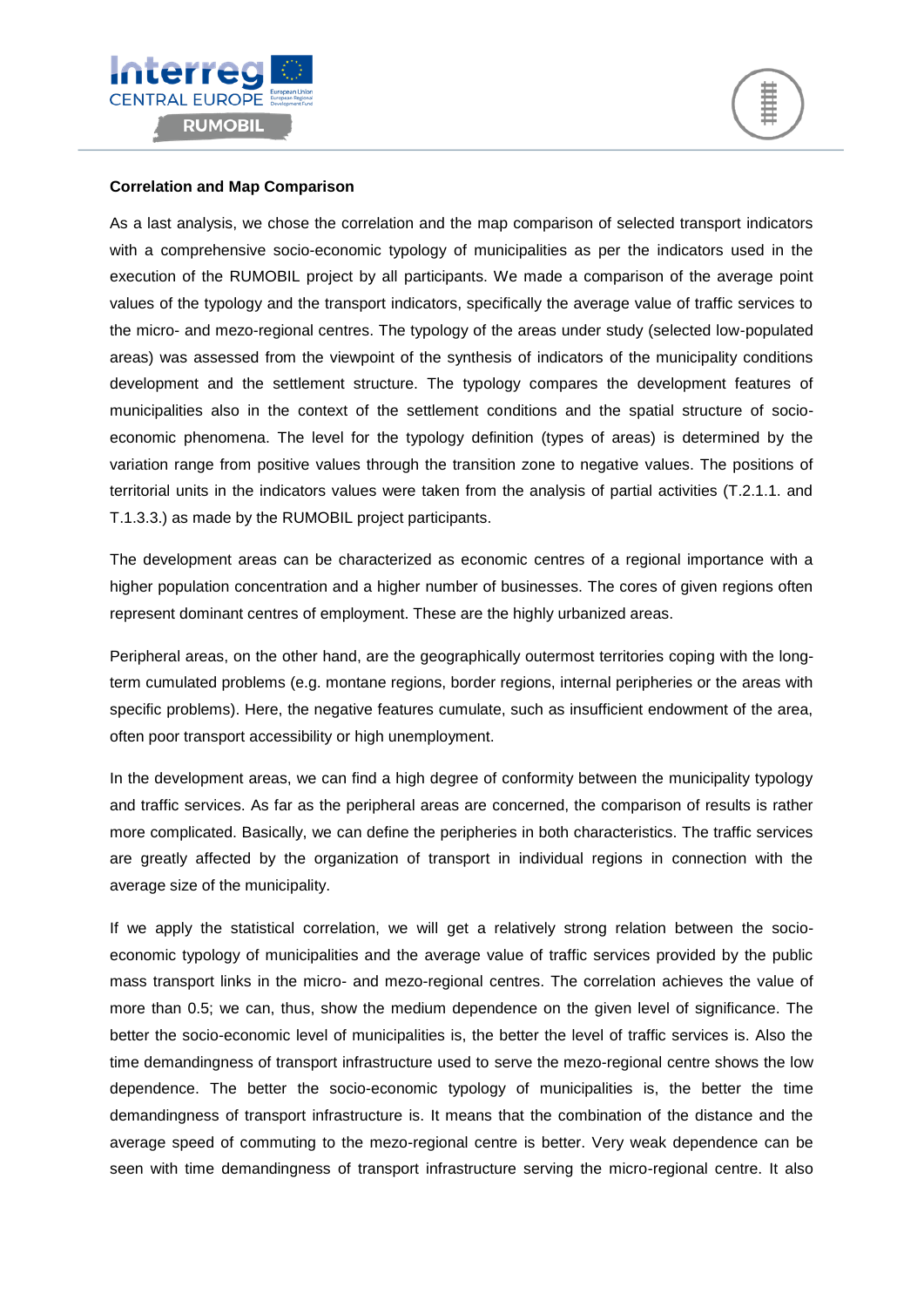



exemplifies that the better the socio-economic level of the municipality is, the worse the time demandingness of transport infrastructure serving the micro-regional centre is.

Table 6 Degrees of correlation coefficients between the region typology and the traffic services and transport accessibility indicators

|                | Average point     | Time            | Time           | Time              |
|----------------|-------------------|-----------------|----------------|-------------------|
|                | value of traffic  | demandingness   | demandingness  | demandingness     |
|                | services          | of transport    | of transport   | of transport      |
|                | (micro and mezo-  | infrastructure  | infrastructure | infrastructure    |
|                | regional centres) | (micro-regional | (mezo-regional | (micro- and mezo- |
|                |                   | centres)        | centres)       | regional centres) |
| Socio-economic |                   |                 |                |                   |
| typology of    | 0.601             | 0.075           | $-0.327$       | $-0.175$          |
| regions        |                   |                 |                |                   |

The above described correlation coefficients of two strongest dependencies, namely a socio-economic typology of municipalities with an average value of traffic services and time demandingness of the transport infrastructure serving the mezo-regional centre were supplemented with the scatter plots. The scatter plots interleave the average values of the total traffic services with the aggregated socioeconomic sphere indicators. The interleaved regression line describes the trend of values relatively well. Values are aggregated into the columns as it is the point scale. The graph unambiguously proves the important effect of the public transport on the low-populated regions.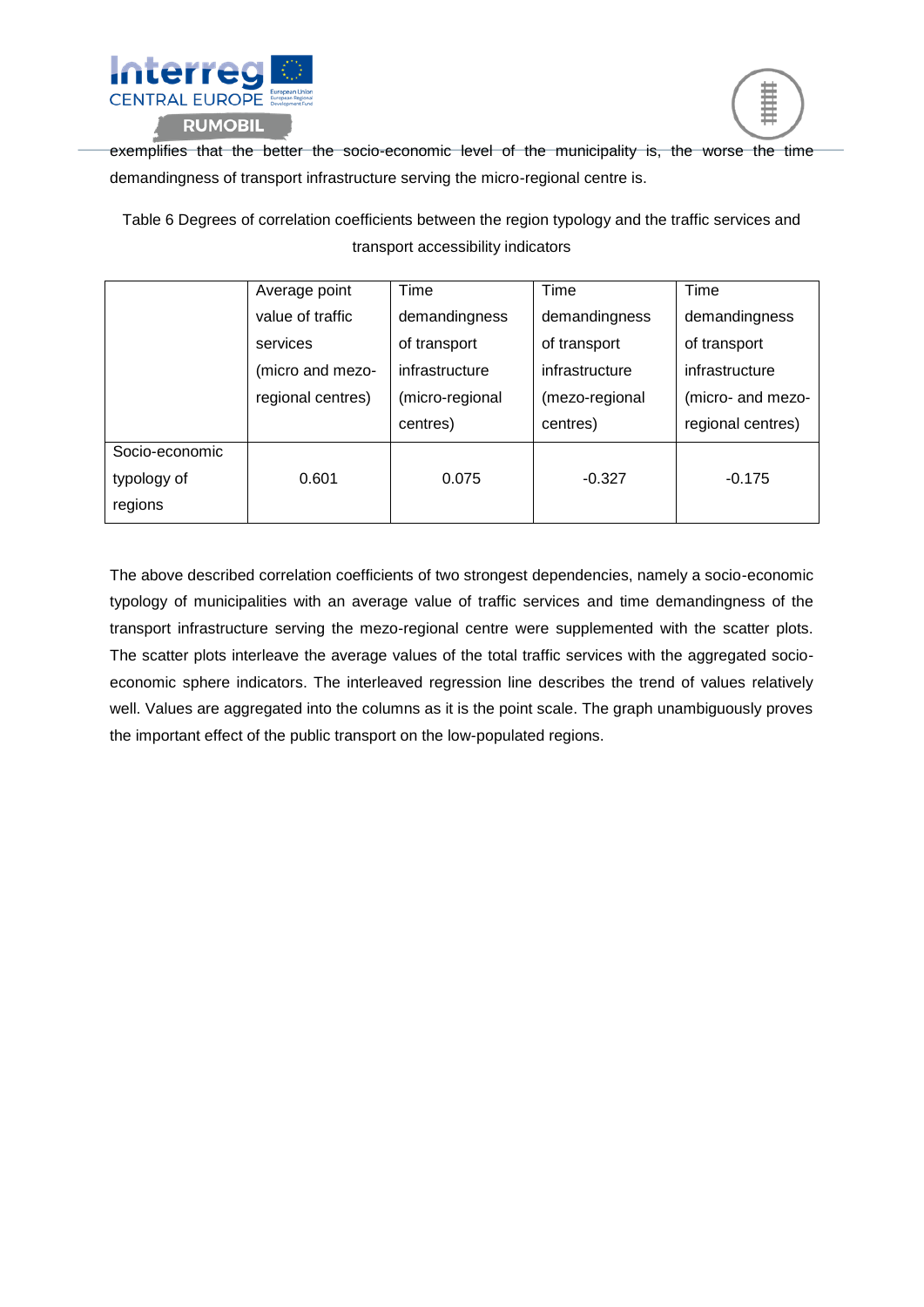



Figure No. 2 The scatter plot of dependency of the average value of traffic services with the typology of municipalities interleaved with the regression line and distribution of values (areas of the RUMOBIL project).



The right-hand part of the picture shows the frequency bar chart of individual values. The probability distribution of data shown in the bar chart models, describes or foresees the random behaviour of variables. It can be described using the probability, distribution or frequency functions (frequency bar chart). In both cases, it is roughly the normal distribution. In case of dependency of traffic services on the typology, the distribution of values is less close to the normal distribution than in case of dependency of the time demandingness of transport infrastructure and the typology of municipalities. Both the regression line and the frequency bar chart prove the suitability of the applied method of correlation and the regression line interleaving is roughly the same as the distribution of values.

As the last analysis to compare the socio-economic typology of municipalities with the level of traffic accessibility and services, we used the regression analysis based on the factors defined in previous models. The dependent variable, i.e. the typology of municipalities (i.e. the combination of socio-

economic factors), significantly depended on the traffic services. Dependency on the level of traffic accessibility, on the other hand, was very low. This also confirms the results of previous steps.

Table No. 7 Degrees of regression coefficients of traffic accessibility factors (predicators) affecting the region typology.

| Transport factors (independent  | Typology of regions (dependent | Explanatory power of the |  |  |
|---------------------------------|--------------------------------|--------------------------|--|--|
| variable)                       | variable)                      | model                    |  |  |
| Micro-regional accessibility    | $-0.05$                        | 0.32                     |  |  |
| Micro-regional traffic services | 0.61                           |                          |  |  |
| Mezo-regional accessibility     | $-0.14$                        |                          |  |  |
| Mezo-regional traffic services  | 0.59                           | 0.35                     |  |  |

*Source: Author*